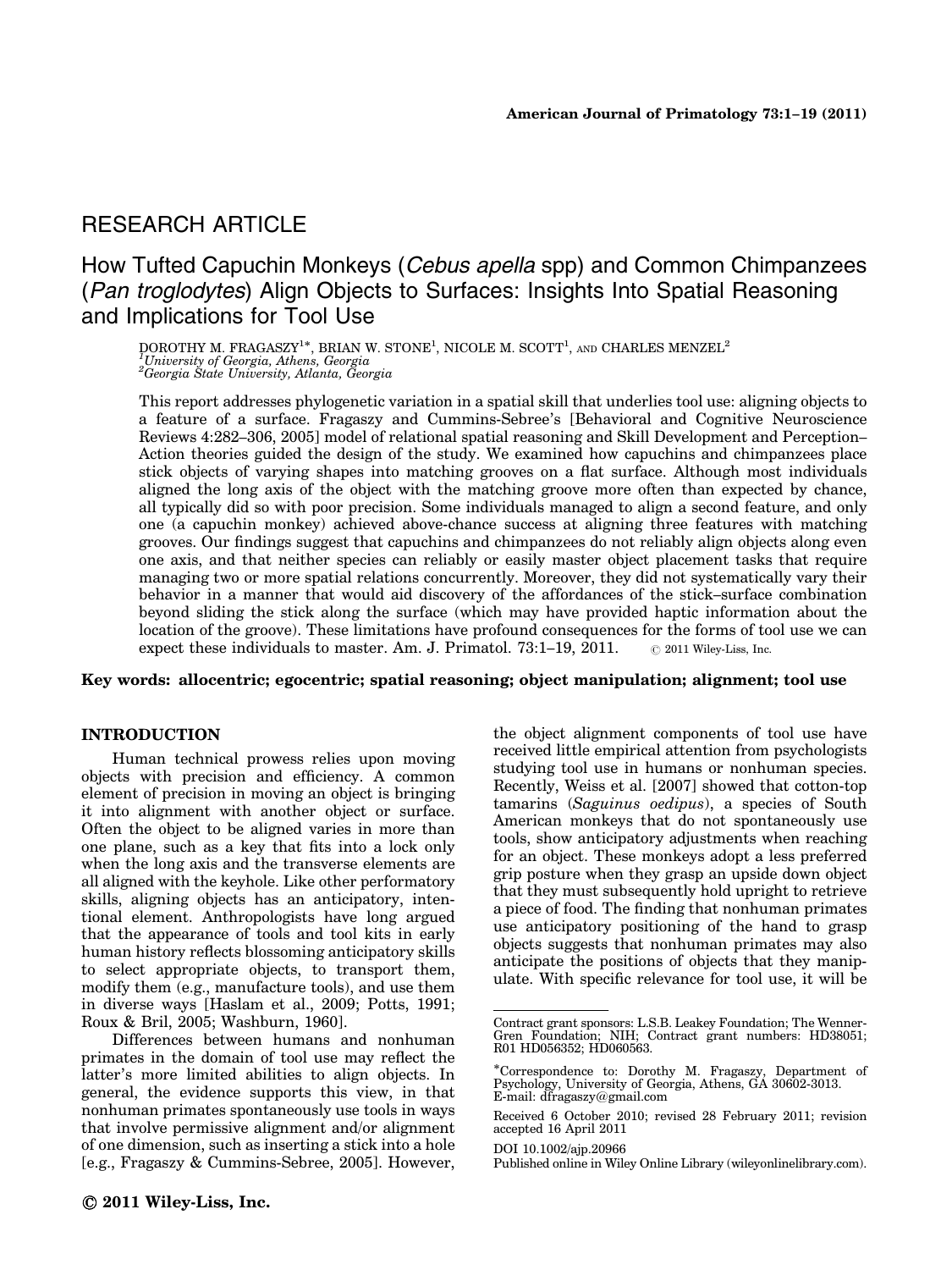useful to know if or how nonhuman primates anticipate the position of objects that they move; that is, how they align objects to other objects. In this report, we examine how common chimpanzees (Pan troglodytes) and tufted capuchin monkeys (Cebus apella), both species that use tools spontaneously in natural and captive settings, place stick objects of varying shapes into matching grooves on an otherwise flat surface. (Note that animals identified as C. apella in laboratory colonies outside South America may be any combination of species—C. apella, C. libidinosus, C. nigritus, C. robustus, and C. melanocephalus—all previously considered as C. apella but recognized as separate species from 2001 [see Fragaszy et al., 2004]).

## Frames of Reference and Alignment of Objects

Animals use two distinct spatial frames of reference to move themselves and objects in space: egocentric (with respect to the body) and allocentric (with respect to the external environment) [Pick & Lockman, 1981]. The egocentric frame of reference is traditionally regarded as phylogenetically and ontogenetically primary, defined by gravity, and rooted in the vestibular sense of position and movement [Berthoz, 1997/2000]. An allocentric frame of reference uses the relationship between two or more objects external to the body to define the location of things in space, as when using landmarks to locate a hidden object or to navigate in a large-scale space [Cheng et al., 2007; Poti, 2000]. When manipulating an object in relation to another object or a surface within arm's reach, the actor uses an allocentric frame of reference, and in this case the handled object moves in relation to other relevant components of the set [Lockman, 2000]. For example, putting a spoon into a bowl requires monitoring the mobile allocentric spatial relationship between the spoon and the bowl. An allocentric frame of reference permits accurate performance when the starting spatial arrangements of objects vary across occasions.

This analysis suggests why moving an object in relation to other mobile objects and in relation to substrates in a goal-directed task can be challenging. Mobile frames of reference add degrees of freedom to the system. Managing multiple degrees of freedom of movement in the body is more difficult than managing fewer degrees of freedom [Bernstein, 1967, 1996; Dounskaia, 2005]. This principle should apply in tasks requiring placing objects in relation to surfaces. Managing one relation at a time while moving an object in relation to a surface results in a reduction of the degrees of freedom to manage at a given time, although it may not be the most efficient possible strategy for solving the problem.

According to Bernstein [1967], learning a new motor skill proceeds first by reducing degrees of freedom (by ''freezing'' dimension of movement at joints), which serves to simplify the problem of motor control for the novice. This proposal continues to receive attention by movement scientists interested in skill learning [e.g., learning to play the violin; Konczak et al., 2009]. Konczak et al. [2009], as is the norm for movement scientists, focus on the degrees of freedom in the movement of the body. Less attention has been paid to the role of the degrees of freedom in moveable objects external to the body in the process of skill learning.

#### Theoretical Links Between Object Manipulation, Including Alignment, and Tool Use

Effectively managing mobile allocentric frames of reference is a prerequisite for tool use, in which the actor produces a specific spatial and force relation between an object and a surface or another object by moving one or more components of the set. Many manipulations of objects outside tool-using contexts (e.g., positioning an object for safe storage) also depend upon managing mobile allocentric frames of reference. Lockman [2000] suggests that humans begin to learn how to manage allocentric mobile frames of reference in the first year of life, in the course of exploratory actions, and that this process continues throughout life. In his view, effectively managing multiple, and particularly mobile, spatial frames of reference is an ontogenetic achievement that supports the gradual (continuous) emergence of tool use in humans.

Lockman [2000] developed this theory, now called Perception–Action theory, from the theory of ecological psychology developed by J.J. and E. Gibson [Gibson, 1979; Gibson & Pick, 2000]. A key tenet of Perception–Action theory is that individuals generate behavior to learn about current circumstances; they use action to generate perceptions and they use perception to guide actions. Hence, exploratory behavior is viewed as critically important for learning how to achieve a goal through action. Individuals learn about the affordances of the materials and of their actions with the materials through exploration [Gibson & Pick, 2000]. To understand how an individual learns to solve a problem, Perception– Action theory directs us to look at the structure of the problem, the particular setting of action (defining the challenge for the actor), and the ways in which an individual acts to learn about this structure in a given setting. Perception–Action theory has proven useful in understanding human infants' mastery of a variety of spatial skills, including reaching, prehension, locomotion, and acting with objects [Berger & Adolph, 2003; Bourgeois et al., 2005; McCarty et al., 2001a,b; Thelen & Smith, 1994].

Fragaszy and Cummins-Sebree [2005] extended Perception–Action theory in a comparative direction, with an eye to examining species differences in tool use. Their model incorporates some features of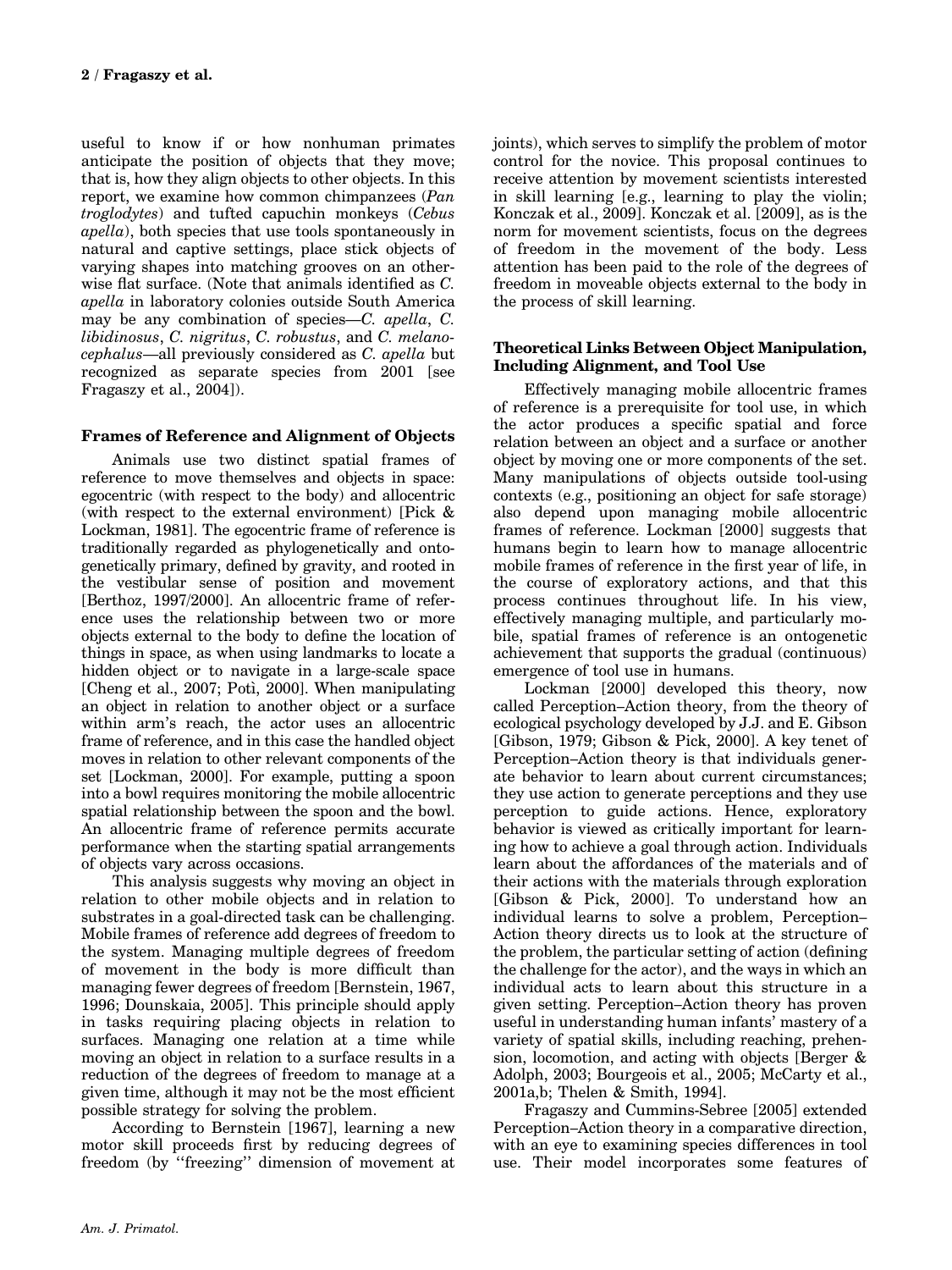Bernstein's [1967, 1996] approach to skill learning, and posits that allocentric spatial relations embodied in goal-directed object manipulation (i.e., problemsolving settings, including but not limited to tool use) can vary in several dimensions. Relevant dimensions include the number of relations, whether they must be managed concurrently or in sequence, and the nature of each spatial relation, for example, whether it must be managed over time, and if so, if it is dynamic. Fragaszy and Cummins-Sebree's [2005] model produces the predictions that increasing the number of relations to be managed concurrently increases the challenge of an object manipulation task, and that managing more than one relation at a time will present a greater challenge than managing the same number of relations sequentially. Each additional spatial relation adds at least one degree of freedom to the task.

Here, we investigate how nonhuman primates manage a spatial problem, entailing the use of mobile allocentric frames of reference to insert an object into a matching groove in a substrate. The study is designed to evaluate the hypothesis from Fragaszy and Cummins-Sebree's model of spatial reasoning that increasing the number of relations to be managed concurrently increases the challenge of a manipulation problem and two related hypotheses. The first related hypothesis, from Perception–Action theory, is that individuals generate exploratory behavior to detect spatial relations and to learn how to manage them (i.e., to detect the affordances of the problem). The second related hypothesis, from Skill Development theory [Bernstein, 1967, 1996], is that individuals act to simplify the demands for motor control when working on a difficult problem, particularly by reducing the degrees of freedom that they must manage concurrently.

## Study Species

Our current understanding of each species' aptitude for using objects as tools, particularly in natural settings [reviewed in McGrew, 2004; Ottoni & Izar, 2008], and their differing dexterity at manipulating objects in the hand [Crast, 2006; Crast et al., 2009; Fragaszy, 1998], might lead us to expect that chimpanzees would have an advantage over capuchins in the alignment task. There are more reports of chimpanzees in widely distributed locations using objects as tools in various ways than there are for capuchins [e.g., compare McGrew, 2004; Ottoni & Izar, 2008]. However, note that most instances of tool use described for both species involve producing a single relation between object and surface (as in probing into an opening) or sequential management of more than one relation. Taking nut cracking as an example of the latter case, the individual places a nut on an anvil surface, then strikes the nut with a stone. This involves managing

two relations in sequence [see Fragaszy & Cummins-Sebree, 2005; Visalberghi & Fragaszy, 2006, for more examples].

Moreover, a variety of findings suggest that chimpanzees, perhaps to the same extent as capuchins, are challenged by problems embodying more than one spatial relation, such as stacking blocks with an irregular surface [Hayashi & Takeshita, 2009; Stone et al., unpublished data], and that capuchins and chimpanzees approach object manipulation tasks in captivity in similar ways and with equivalent success [Anderson, 1996]. For example, individuals of both species can seriate cups in a fixed order [''nesting cups''; Johnson-Pynn et al., 1999]. They achieve equivalent mastery of this problem, creating structures with five nested cups, inserting an extra cup into the middle of the series, and using diverse strategies to combine the cups. Thus, it is unclear at present whether the species differ in anticipatory positioning of objects, in exploratory actions that provide haptic information about the spatial relation between an object and a surface, or in behavioral strategies that simplify an alignment problem by reducing degrees of freedom in some fashion. Our study addressed these issues.

### Experimental Task

We presented a task requiring subjects to align a rigid object with a matching groove in a tray. We manipulated the spatial relations involved in the task by altering the shape of the objects and their matching grooves. Inserting an object with a symmetrical outer contour (for example, a circular disk or a straight stick) requires managing one relation between object and the groove; aligning a single edge serves to align the entire object. Aligning an asymmetrical object efficiently requires managing at least two spatial relations concurrently. For example, efficiently aligning a cross with one axis, set offcenter into a cross-shaped groove, requires simultaneously managing the two axes of the object with respect to the groove. If the actor deals with the two axes sequentially, initially aligning the long axis of the stick with the long axis of the groove, for example, the cross piece would be at the wrong end of the long axis (i.e., the cross piece of the stick would be upside down with respect to the cross piece of the groove) half the time, on average. Each additional asymmetric feature increases the number of relations that must be managed concurrently to align the object correctly, and decreases the probability of success if the actor deals with one relation at a time.

#### Predictions Concerning Object Alignment

In accordance with the hypothesis that an increasing number of concurrent relations increases the challenge of a problem, we predicted that the number of asymmetrical components in the object to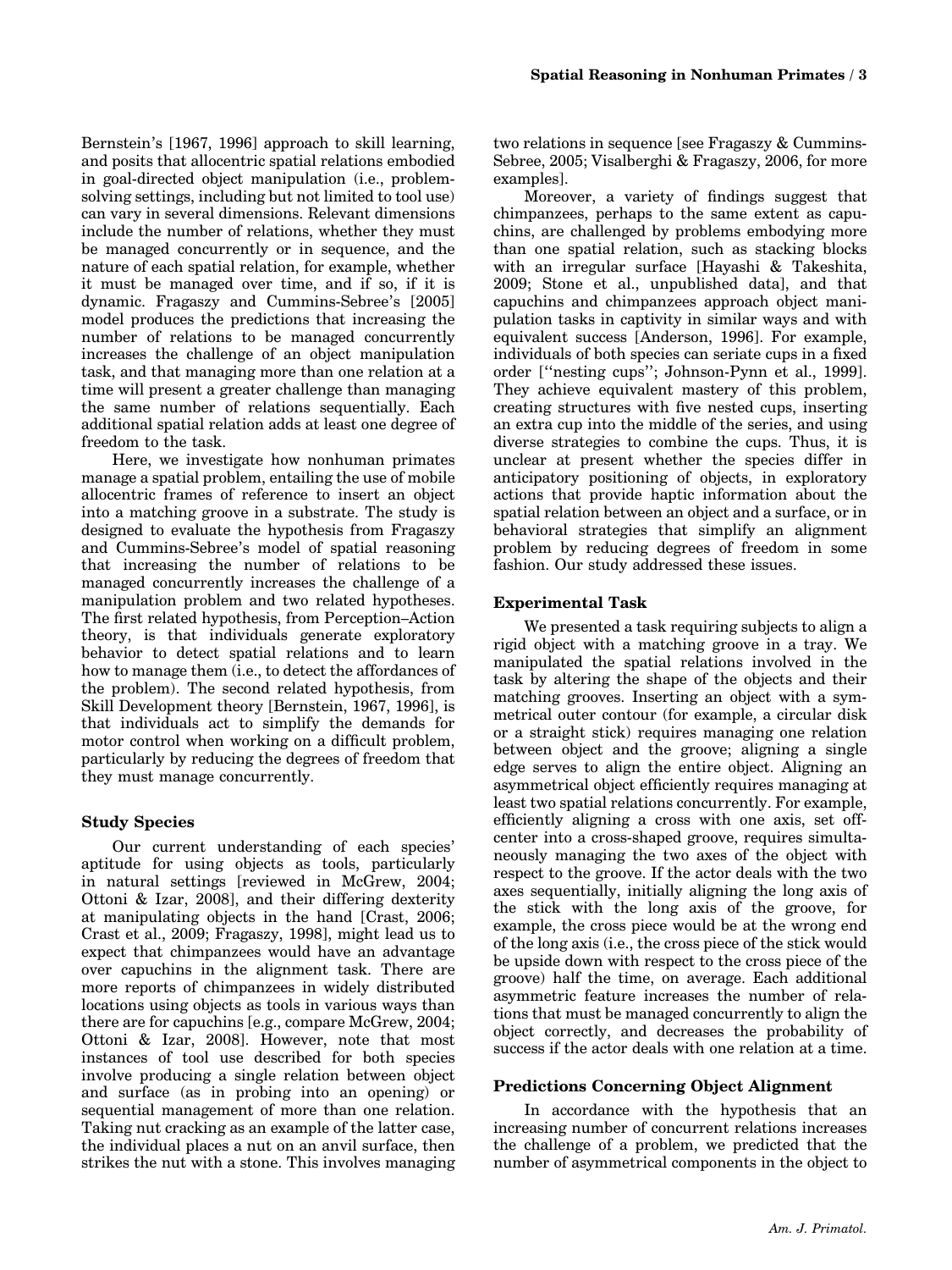be inserted into a matching groove would directionally affect the number of insertion attempts per trial. Our second hypothesis is that, as the number of concurrent relations embodied in the problem increases, individuals will generate exploratory behavior to learn about the affordances of the materials and actions with the materials. This hypothesis leads to the prediction that, when encountering a new problem embodying an increased number of relations, the actor will vary its behavior; for example, it will move the object along the surface in a new way or will change the angular orientation of insertion attempts. The direction of these shifts is not predicted, only that challenging tasks will provoke exploration of the relationships among actions, object, and surface. We were particularly interested in whether subjects would increase actions moving the object on the surface in areas where the surface changes (i.e., the groove into which the object is to be inserted), as these actions could provide haptic information about the fit between tray and object. Finally, we predicted that individuals would adopt behavioral strategies that reduce the degrees of freedom of the stick's movement along the surface or otherwise increase control of the stick's motion. In our task, this could be manifest as sliding the stick across the surface or using one hand to stabilize the end of the stick at a point on the surface of the tray while the other hand grasps the shaft, as humans sometimes do when inserting a key into a lock.

## **METHOD**

## Subjects

The subjects of this study were four adult chimpanzees (P. troglodytes) and eight adult capuchin monkeys (C. apella spp). The chimpanzees, two males and two females, were 18–34 years old at the time of testing. They were housed in an indooroutdoor facility at Georgia State University's Language Research Center, and were tested in their indoor home cage through mesh metal fencing. The capuchins, eight pair-housed males aged 13–20, were housed in a vivarium at the University of Georgia and tested in their home cages. Subjects received

their usual diet and water was available ad libitum. This study complied with all local and national regulations concerning humane care and use of nonhuman animals in research, and was approved by the University of Georgia Institutional Animal Care and Use Committee. The study adhered to the American Society of Primatologists Principles for the Ethical Treatment of Nonhuman Primates.

## Apparatus

The four conditions each utilized a different combination of matching stick and groove, with later conditions adding asymmetrical components to the shape of the stick and its corresponding groove in the tray (see Fig. 1 for an illustration of the tray in each condition). All conditions used the same circular base tray (46 cm diameter for chimpanzees, 15.3 cm diameter for capuchins). In Condition 0, baseline, the stick was a circular wooden rod (38 cm long and 2.5 cm diameter for chimpanzees, 11.5 cm long and 1 cm diameter for capuchins) and the groove in the tray was the entire circular base, which was just large enough to accommodate the stick at any rotational angle (the stick bisected it into two semicircles). Condition 1 used the same stick, but the tray had a single straight groove slightly larger than the stick. In Condition 2, we replaced the circular rod with a cross-shaped cuboid stick, which had to be placed into a corresponding cross-shaped groove. The long axis was again 38 cm for the chimpanzees and 11.5 cm for the capuchins; the short axis of the cross was 12.7 cm for the chimpanzees and 4.8 cm for the capuchins; and it was 2.5 cm thick for chimps and 1 cm for capuchins. In Condition 3, one half of the short bar of the cross-shape was replaced by an isosceles right triangle (hypotenuse 8.9 cm for chimpanzees, 4.7 cm for capuchins), creating a tomahawk-shaped object. The length of the long axis of the stick was roughly the length of the forearm for each species.

For testing, chimpanzee subjects were isolated in a section of the home cage  $(2.0 \times 4.3 \times 2.5 \text{ m high})$ and an experimenter, seated in a chair obliquely facing the cage, slid the stick and tray under the wire



Fig. 1. The shapes of the sticks and the matching trays for each condition. Not to scale.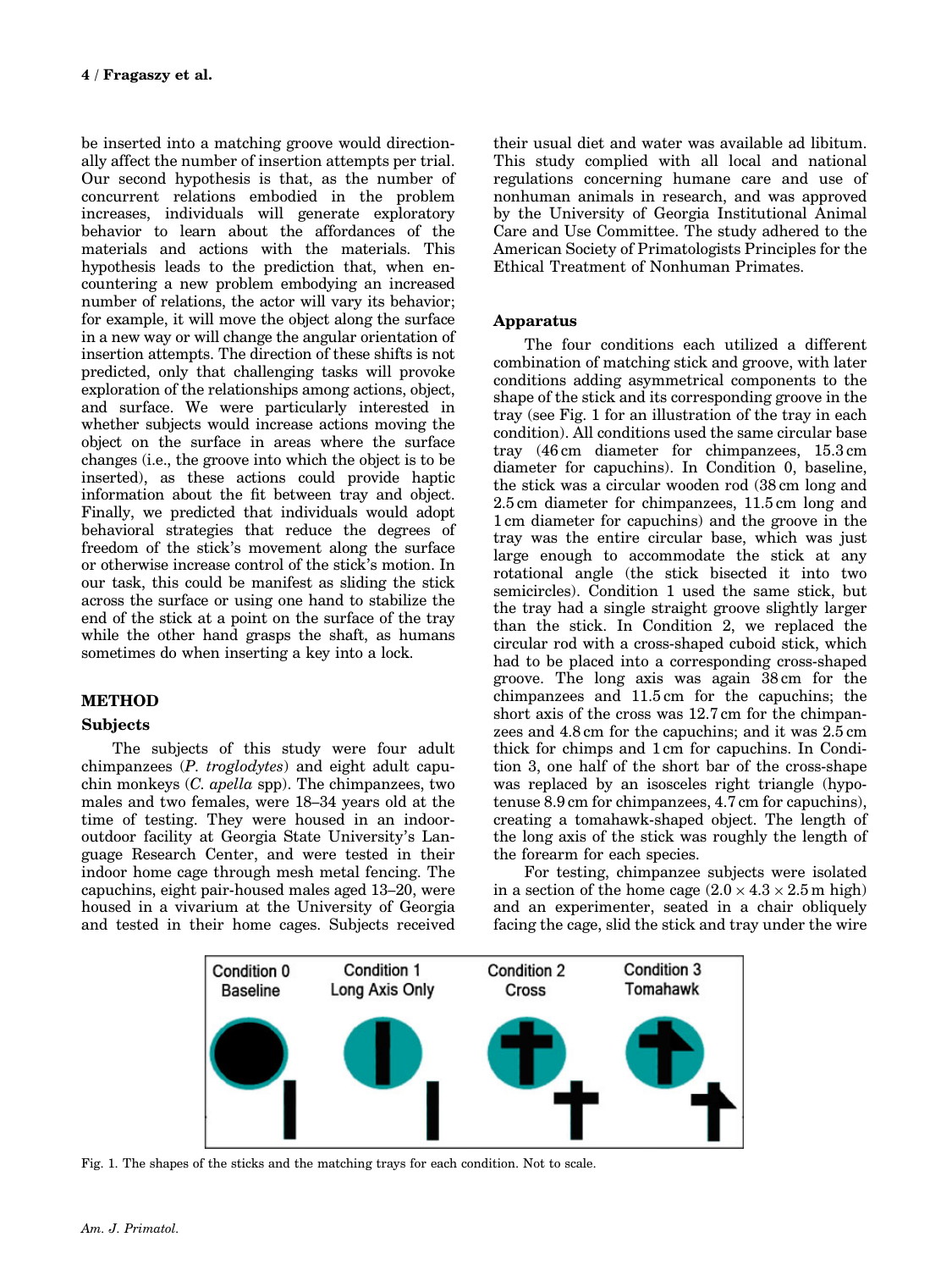mesh into the cage. Trials were filmed through the wire mesh from overhead and from the side.

Capuchin subjects were sequestered in the bottom half of their home cage. A clear panel was fixed to the front of the cage. The experimental tray, attached to a flat drawer at the bottom of this panel, could slide into the cage which the subject could push back out. The experimenter handed the sticks to the monkey through the vertical cage bars and positioned the cross- and tomahawk-shaped parts vertically to fit through the bars. A tripod-mounted camera filmed straight-on through the clear panel on the transport door.

### Procedure

Before baseline, we confirmed that all subjects would return the tray by sliding it out of their cage to receive a small food reward. Trials began when the stick was handed to the subjects by the experimenter, having first slid the tray in. Subjects were allowed to work with the stick until they succeeded in inserting it into the groove and sliding the tray back out, or until they stopped attending to the apparatus for longer than a minute, at which point the experimenter requested the return of the stick and the tray. Successful completion of a trial resulted in verbal praise and food reward: the chimpanzees received a 2 cm thick slice of banana or a sip of juice and the capuchins received a portion of a peanut or raisin. Intertrial interval was typically 30 sec, long enough for the subject to consume the food reward and the experimenter to prepare the next trial.

Each subject completed at least ten trials at each condition before progressing to the next, and on each subsequent testing day, subjects were presented with at least two review trials of each completed condition before beginning a new one. A testing day included a maximum of 25 trials. When presenting the tray in Conditions 1–3, the angle of the tray's groove with respect to the cage frame was roughly balanced across trials, although chimpanzees often moved the tray and subjects of both species repositioned their bodies around it throughout the trial. For Conditions 2–3, the experimenter counterbalanced the orientation of the stick when he/she handed it to the subject, with respect to the shaped or nonshaped end being closest to the subject's hand.

## Coding

We coded behavior per trial from playback of digital video using Observer<sup>TM</sup> 5.0 software (Noldus Information Technology, Wageningen, The Netherlands). The trial was defined as beginning the moment both the stick and tray were passed to the subject and ending when the task was solved (or rarely when the subject stopped trying and the trial was ended by the experimenter). We coded discrete attempts to place the stick during each trial. The

first attempt per trial was operationally defined as beginning when the stick first contacted the tray. Subsequently, differing events delineated the beginning and ending of attempts (see below). We coded these episodes as bouts and included each bout as one attempt at placement unless another variable (e.g., angle of the stick) changed during the bout.

For each attempt, we scored the alignment of the stick with respect to the groove, the angle of contact between stick and tray, whether the subject used one or two hands, and whether the subject moved the stick across the surface of the tray. The latter three variables were used to evaluate the predictions that subjects would act in ways to reduce the degrees of freedom of the stick's movement and to explore new actions with the stick when challenged to manage more than one spatial relation at a time.

The first variable coded per attempt was the alignment of the stick with respect to the groove (see Fig. 2; Panel A). We coded alignment in three ways. First, we coded the alignment of the long axis of the stick with respect to the groove in the tray (as seen from above). We used a clock face classification rubric for this purpose (see Fig. 2). If the stick was within approximately  $22.5^{\circ}$  of the groove on either side, we considered it 12–6 alignment. If the stick was within approximately  $22.5^{\circ}$  to either side of perpendicular, we considered it 3–9 alignment. If it was between the 12–6 and 3–9 ranges, we considered it 1–7 or 4–10 alignment (each range was approximately  $22.5^{\circ}$  to either side of clock face 1.5–7.5 and 4.5–10.5). In other words, the entire clock face was broken up into four sections of equal size (each  $45^{\circ}$  wide on both sides of the axis) centered evenly around the vertical (12–6) and horizontal (3–9) axes and the two diagonals (1.5–7.5 and 4.5–10.5). This coding rubric permitted reliable judgments of alignment. In addition, for Conditions 2 and 3, we coded the alignment (''polarity'') of the cross piece of the stick with respect to the cross piece of the groove as ''aligned'' or ''not aligned,'' ignoring the 3–9 case where the cross piece is equidistant to the two ends of the groove. For Condition 3, we coded if the tomahawk shape of the stick was positioned facing in the same direction as the matching portion of the groove. If the subject contacted the tray with the stick held vertically, we counted an attempt but did not code any alignment. In several attempts, we could code one aspect of alignment but not others. For example, if the subject's arm or hand blocked sight of the cross piece of the stick but not the long axis, we were able to code alignment of the long axis but not of the cross piece or the direction of the head of the tomahawk.

The second variable coded for each attempt was a categorical judgment of the horizontal angle of the stick as it touched the tray (see Fig. 2; Panel B). If the stick was oriented within  $10^{\circ}$  of horizontal against the tray, we coded it as flat. If it was within  $10^{\circ}$  of perpendicular to the tray, we coded it as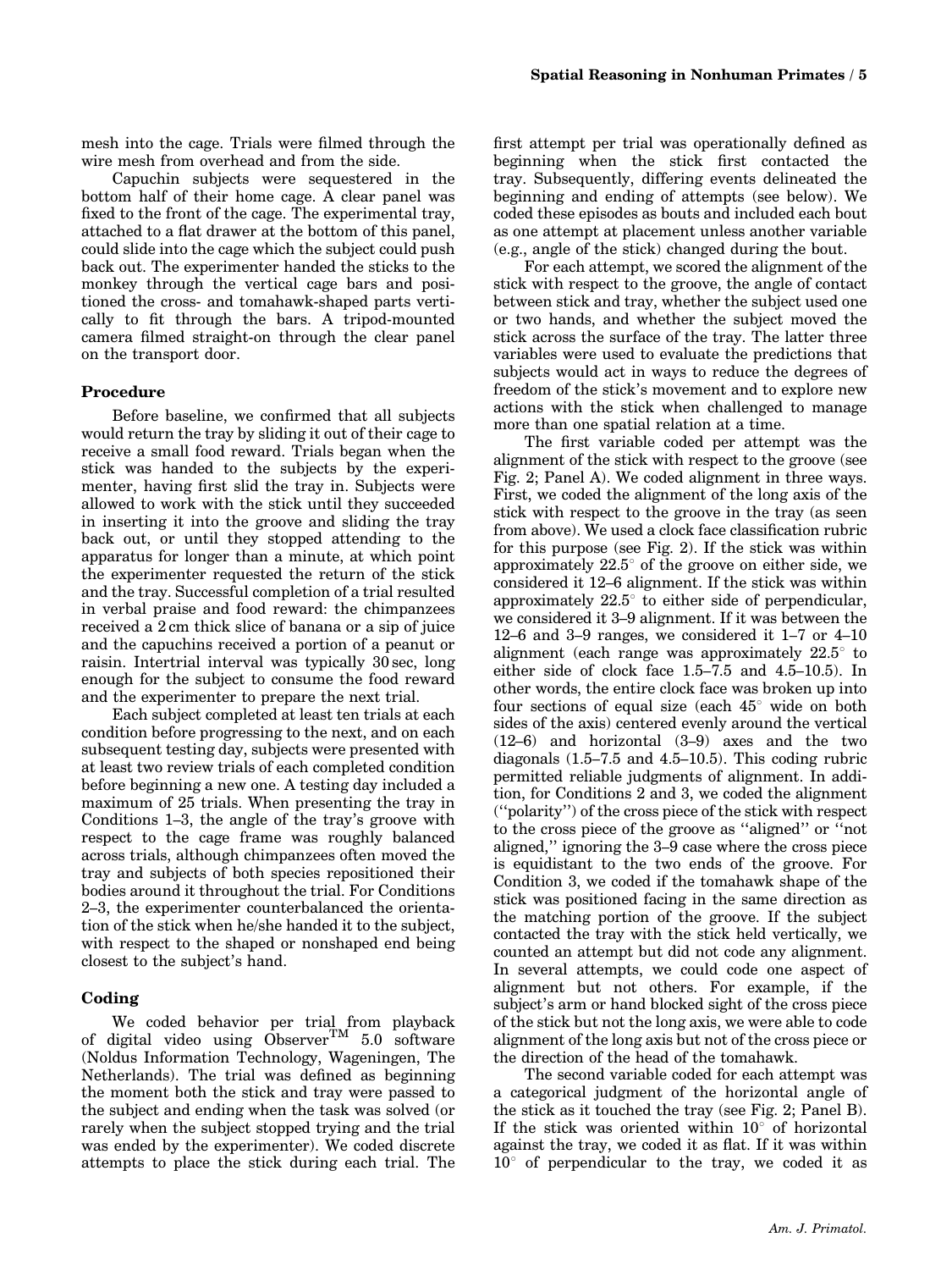

Fig. 2. Illustrations of dependent variables for alignment of the long and asymmetrical portions of the stick (Panel **A**), angle of contact<br>(Panel **B**), and surface assistance (Panel **C**, showing temporal succession of a s by the groove). Panel A is shown in plan view, with clock face numbers used to categorize alignment of the long axis of the stick relative to the long axis of the groove (defined as 12–6). Panels B and C are shown in the side view.

vertical and the clock face alignment was ignored. If it was intermediate between these two values, in the larger range from  $10-80^\circ$ , we coded it as angled.

The third variable was whether the subject moved the stick along the surface so as to make contact with a non-uniform area (i.e., the groove), which in effect guided the movement of the stick (called surface assistance). Examples of surface assistance include (1) inserting one tip of the stick into the groove and then pivoting the stick around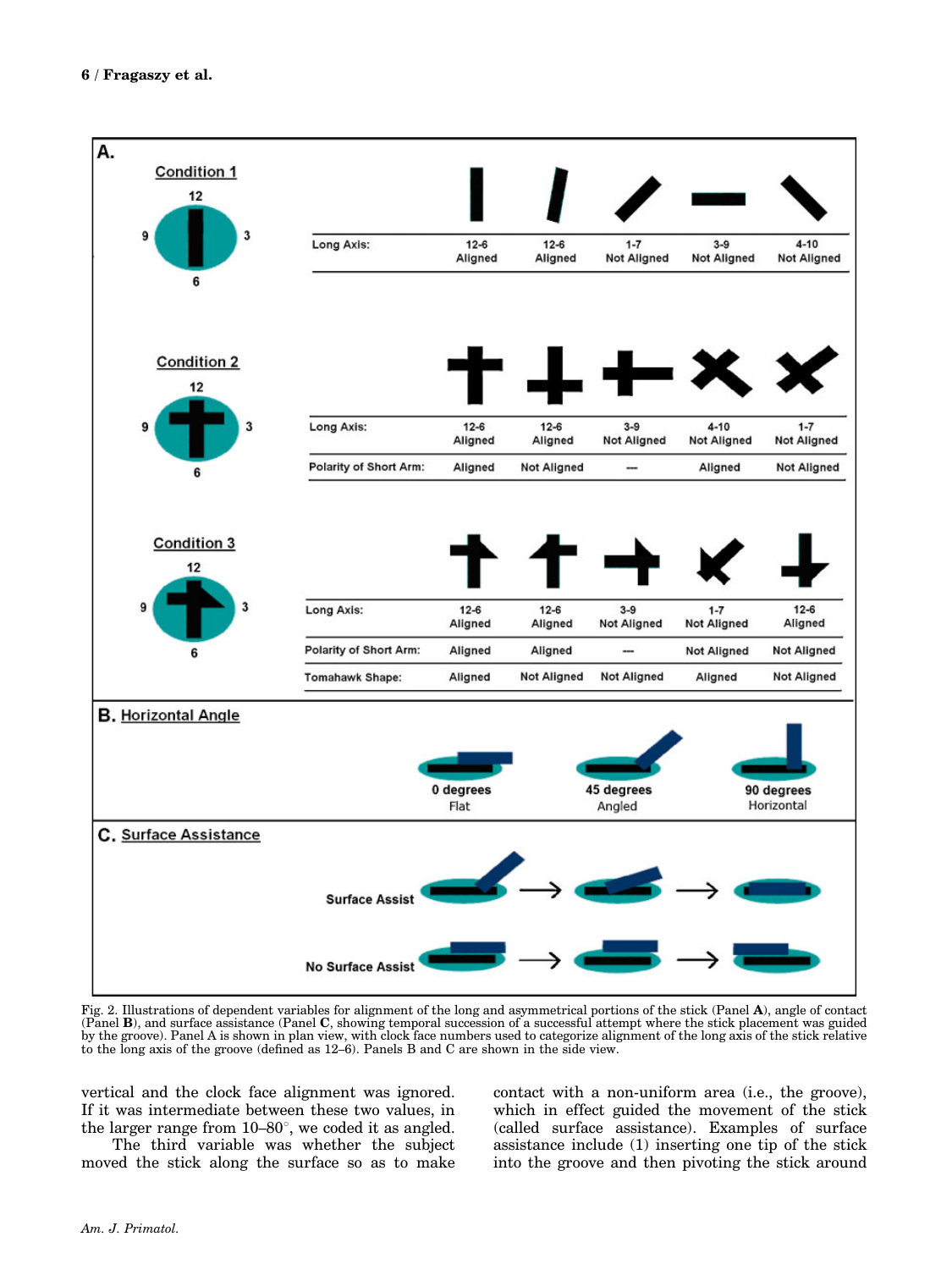this tip; (2) inserting the tip of the stick into the groove and then sliding the tip forward while lowering the rest of the stick toward the groove (illustrated in Fig. 2; Panel C); and (3) sliding or rolling the stick flat along the tray's outer surface until it met the groove. If any of these occurred, we scored surface assistance. If, on the other hand, the subject dropped the stick onto the tray or set it down without sliding or rolling it along the surface, we did not score surface assistance. Finally, we coded whether the subject used one or two hands to place the stick.

When one of these four variables (alignment, angle, surface assistance, or use of hand(s)) changed values or if the stick was removed from the surface for more than half a second, we considered that attempt finished. A new attempt was scored if activity combining the stick and tray resumed. Thus, if the subject tapped the stick against the tray multiple times in quick succession without altering any of those variables nor removing the stick for more than half a second, the entire bout of tapping was scored as a single attempt. To take another example, if the subject began a right-handed attempt at 12–6 alignment, flat, with the shaped end of the stick over the wrong end of the tray's groove, and then spun the stick around to a 3–9 alignment, we coded two distinct attempts: (1) a right-handed, flat, 12–6 attempt, with surface assistance, and (2) a right-handed, flat, 3–9 attempt, with surface assistance. The intervening clock face positions of 1–7 or 4–10 that it passed through were ignored, unless the stick moved slowly or stopped there. When the subject switched hands or added/removed a hand, this action also ended the previous attempt and initiated a new one.

We recorded the position of the tray upon entry to the cage and also the stick's initial orientation in Conditions 1–3 (including whether the cross piece of the stick was oriented close to or far from the subject). We found no significant effect of these variables on the number of attempts per trial in either species (Wilcoxon tests, all  $P > 0.05$ ), so we will not mention them further.

The primary coder had an intraobserver reliability of 89% agreement (Cohen's  $\kappa$ , = 0.88), based upon roughly 20% of trials rescored across 4 months. A secondary coder established interobserver reliability of 86% agreement (Cohen's  $\kappa = 0.85$ ) based on roughly 25% of trials rescored across 4 months.

### Analysis

We analyzed attempts from the first ten successful trials in each condition for each subject. We used data only from subjects that participated in Conditions 2 and 3 in inferential analyses, though some descriptive statistics on other subjects are provided in the tables. Individual subjects' participation is shown in Table I.

We analyzed the data for each species separately to test our main predictions. To test the prediction that the subjects would use more attempts to align an object with an increasing number of spatial relations to manage concurrently, we used Friedman's  $\chi^2$ for frequency count data (with three degrees of freedom), following up significant results with pair-wise Wilcoxon tests, using one-tailed  $\alpha = 0.05$ for the Wilcoxon. Next, to characterize the subjects' ability to align the sticks, we used  $\chi^2$  tests within subject to evaluate bias to align the long axis of the stick to the groove (the 12–6 position) at each condition. For these analyses, chance was set at 0.25, as we scored placement using four clock face sectors (i.e., relative to the axes 12–6, 1.5–7.5, 3–9, and 4.5–10.5). We used Kruskal–Wallis tests to evaluate patterns across conditions within species in the proportions of trials, in which the long axis, the cross piece, and the tomahawk feature were correctly aligned to the groove, to evaluate the effects of increasing numbers of spatial relations on ability to achieve alignment.

TABLE I. Number of Successful Trials at Each Condition Out of Ten Attempted Trials

| Species      |              | Condition 0    | Condition 1 | Condition 2 | Condition 3 |
|--------------|--------------|----------------|-------------|-------------|-------------|
| PAN          | Lana         | 10             | 10          | 10          | 10          |
|              | Mercury      | 10             | 10          | O           | $0^{\rm a}$ |
|              | Panzee       | 10             | 10          | 10          | 10          |
|              | Sherman      | 10             | 10          | 10          | 10          |
| <b>CEBUS</b> | Chris        | 9              |             | 10          | 10          |
|              | $_{\rm Job}$ | 6 <sup>b</sup> | NT          | $_{\rm NT}$ | NT          |
|              | Leo          |                |             |             |             |
|              | Mickey       |                |             | $_{\rm NT}$ | NT          |
|              | Nick         | 10             |             |             | $_{\rm NT}$ |
|              | Solo         | 10             |             |             |             |
|              | Xavier       | 9              |             | NT          | NT          |
|              | Xenon        | 10             | 10          | 9           | h           |

NT, not tested at that condition.

<sup>a</sup>Mercury stopped working on trial 1 of Condition 3 and was not tested for trials 2-10.

<sup>b</sup>On trial 7 of Condition 0, Job stopped working on the problem and was not tested for trials 8–10.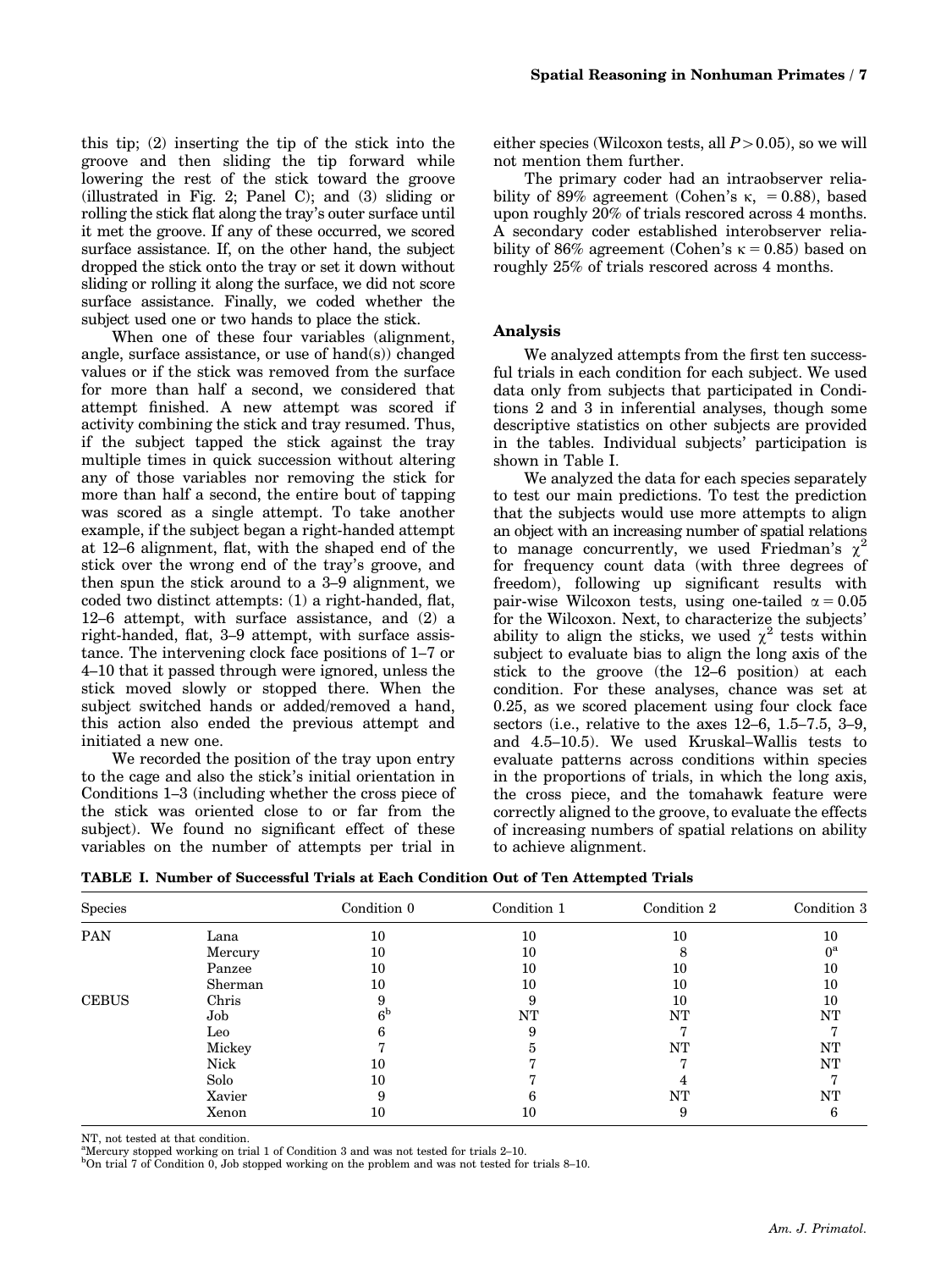To evaluate the prediction that individuals would attempt to reduce the degrees of freedom in the problem, we evaluated the probability of binary variables (using surface assistance vs. no surface assistance, using two hands vs. one hand) against chance, where chance probability was defined as 0.50, using  $\chi^2$  tests for each individual, with two-tailed set at 0.05.

To evaluate the prediction that individuals encountering a new problem embodying an increased number of relations would change the angular orientation of insertion attempts, we used Wilcoxon tests within subject.

Finally, between-species comparisons for the number of attempts were made using Mann–Whitney tests, two-tailed  $= 0.05$ , to explore the possibility that the species differed in this aspect of their performance in this task.

Analyses were performed using SPSS 11.0 (SPSS Inc., Chicago). Where we conducted multiple pair-wise tests on the same data set, levels were set to 0.05 divided by the number of pair-wise tests [Bonferroni, 1936]. Effect sizes were evaluated for those tests producing statistically significant contrasts. We used odds ratios for  $\chi^2$  tests and mean difference values for Wilcoxon tests. Following Nakagawa and Cuthill [2007], we present effect sizes for pair-wise contrasts only.

## RESULTS

As shown in Table I, chimpanzees attempted and completed ten trials in each condition, with the exception of Mercury, who completed eight of ten attempted trials in Condition 2 and failed to complete his one attempted trial in Condition 3. Overall, chimpanzees completed 148 trials out of 151 (98%) attempted trials. Capuchins completed between 4 and 10 of 10 attempted trials per condition, and overall completed 187 out of 237 (79%) attempted trials.

### Effect of the Number of Concurrent Relations on the Number of Placement Attempts

The number of attempts with the stick per completed trial at each condition for each subject is presented in Table II. Notice that, even in baseline trials, subjects of both species on average made around 4 or 5 attempts to place the stick into the floor of the tray, with a range of 2–12 attempts on average per individual. We found a significant difference across conditions for chimpanzees (Friedman:  $N = 30$ , df = 3,  $\chi^2$  = 29.436, P < 0.001). Pair-wise tests between conditions revealed a significant increase between Conditions 1 and 2 (Wilcoxon:  $N = 38$ ,  $Z = -4.336$ ,  $P < 0.001$ ; mean difference  $= 13.8$  attempts), but not between

TABLE II. Mean (Above) and Standard Deviation (Below) of the Number of Attempts Per Completed Trial at Each Condition for Each Subject

| Species      | Subject             | Condition 0    | Condition 1 | Condition 2 | Condition 3 | All conditions |
|--------------|---------------------|----------------|-------------|-------------|-------------|----------------|
| PAN          | Lana                | 1.7            | 2.5         | 14.6        | 26.3        | 11.28          |
|              |                     | 0.95           | 2.51        | 14.28       | 22.74       | 16.49          |
|              | Mercury             | 12.4           | 10.4        | 37.56       |             | 19.52          |
|              |                     | 13.47          | 14.27       | 39.85       |             | 27.24          |
|              | Panzee              | 1.6            | 1.9         | 11.6        | 23.5        | 9.65           |
|              |                     | 0.97           | 1.29        | 9.2         | 30.58       | 17.84          |
|              | Sherman             | $1.6\,$        | $2.1\,$     | 8.5         | 16.5        | 7.18           |
|              |                     | 1.58           | 2.13        | 9.51        | 15.03       | 10.58          |
|              | Mean, all chimps    | 4.33           | 4.22        | 17.56       | 22.1        | 11.34          |
|              |                     | 8.07           | 7.93        | 23.63       | 23.2        | 18.52          |
| <b>CEBUS</b> | Chris               | 6.33           | 13.33       | 59.1        | 46.4        | 32.42          |
|              |                     | 8.14           | 16.48       | 37.28       | 34.23       | 34.58          |
|              | $_{\rm Job}$        | 7.5            |             |             |             | 7.5            |
|              |                     | 5.09           |             |             |             | 5.09           |
|              | Leo                 | 3.17           | 12.67       | 23.86       | 20.29       | 15.24          |
|              |                     | 0.75           | 13.02       | 16.84       | 23.41       | 16.88          |
|              | Mickey              | 4.23           | $5.2\,$     |             |             | 4.67           |
|              |                     | 3.35           | 4.38        |             |             | 3.65           |
|              | Nick                | $\overline{2}$ | 9.14        | 24          |             | $10.5\,$       |
|              |                     | 0.67           | 7.43        | 12.88       |             | 12.05          |
|              | Solo                | 2.3            | 4.71        | 29.75       | 34          | 14.75          |
|              |                     | 0.95           | 2.63        | 15.22       | 28.47       | 20.51          |
|              | Xavier              | 3              | 13.83       |             |             | 7.33           |
|              |                     | 2.24           | 8.06        |             |             | 7.5            |
|              | Xenon               | 4              | 5.7         | 27.78       | 26.83       | 14.51          |
|              |                     | $\overline{2}$ | 3.68        | 39.8        | 24.37       | 24.36          |
|              | Mean, all capuchins | 3.9            | 9.38        | 35          | 33.5        | 16.35          |
|              |                     | 3.94           | 9.96        | 31.92       | 29.25       | 23.46          |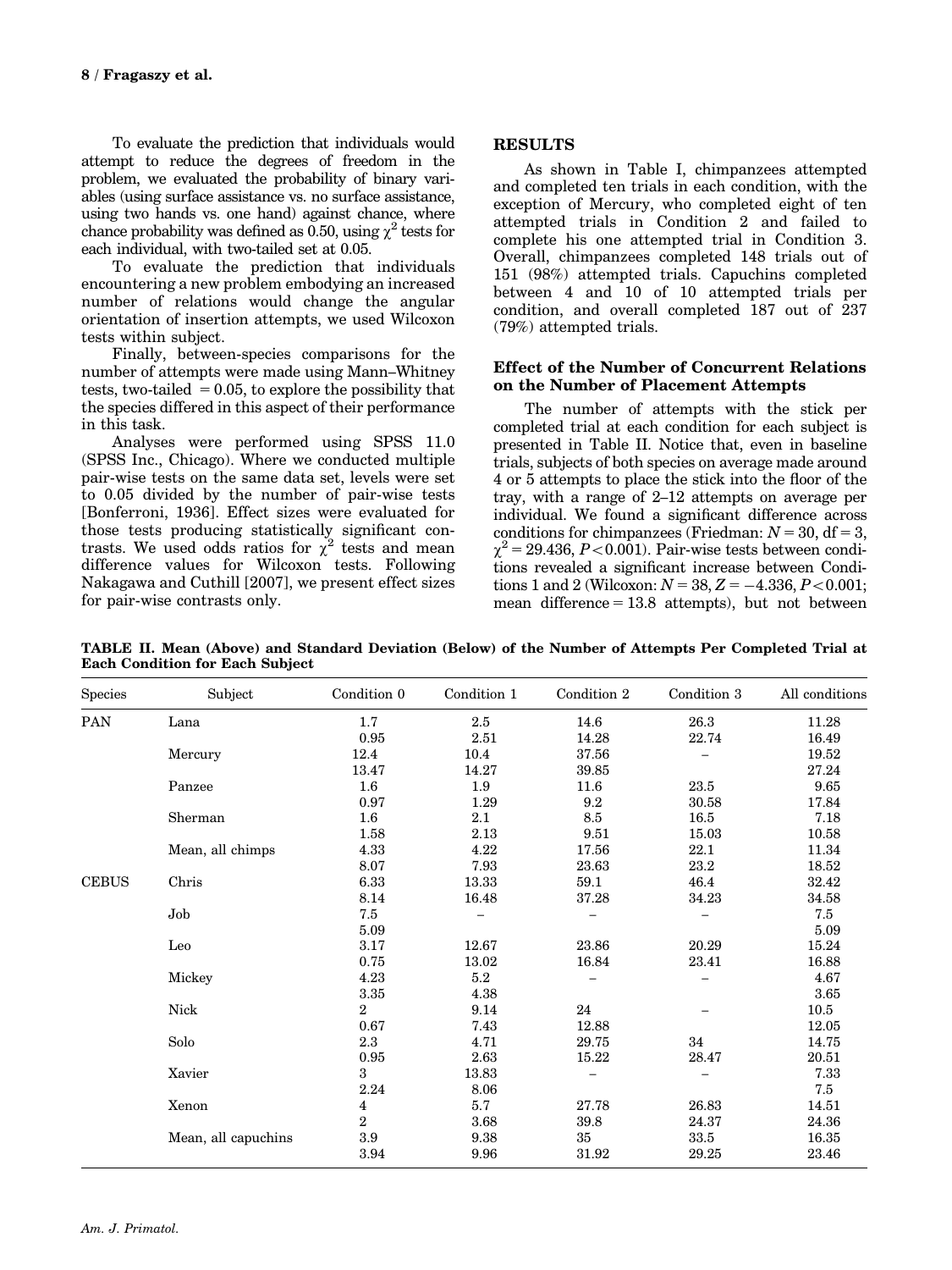Conditions 0 and 1 (Wilcoxon:  $N = 40$ ,  $Z = -0.718$ ,  $P = 0.473$  or Conditions 2 and 3 (Wilcoxon:  $N = 30$ ,  $Z = -0.454$ ,  $P = 0.650$ . In capuchins, we also found significant variation across conditions (Friedman:  $N = 30$ , df = 3,  $\chi^2 = 51.152$ ,  $P < 0.001$ ). Pair-wise tests revealed significant increases between Conditions 0 and 1 (Wilcoxon:  $N = 42$ ,  $Z = -3.696$ ,  $P < 0.001$ ; mean difference  $= 5.7$  attempts) and between Conditions 1 and 2 (Wilcoxon:  $N = 37$ ,  $Z = -4.604$ ,  $P < 0.001$ ; mean  $difference = 25.8$  attempts), but not between Conditions 2 and 3 (Wilcoxon:  $N = 30$ ,  $Z = -0.833$ ,  $P = 0.405$ . The species did not differ significantly in the number of attempts they made per trial in any condition (all  $P$ 's = 0.09 or greater).

#### Effect of Concurrent Relations on Alignment of the Stick to the Groove

With respect to alignment of the long axis of the stick, as shown in Table III, three of four chimpanzees and all capuchins showed a significant bias for accurate alignment of the long axis to the groove in Conditions 1–3 (noted as 12–6 in our clock face rubric). Recall that, for these analyses, chance probability of a 12–6 alignment was defined as 0.25. Neither species showed an effect of condition on this variable (Chimpanzees: Kruskal–Wallis  $N1 = 4$ ,  $N2 = 4$ ,  $N3 = 3$ ,  $\chi^2 = 2.14$ ,  $df = 2$ ,  $P = 0.34$ ; Capuchins: Kruskal–Wallis N1 = 5,  $N2 = 5$ ,  $N3 = 4$ ,  $\chi^2 = 1.02$ , df = 2,  $P = 0.60$ ). Among the

TABLE III. Number and Proportion of Attempts, Conditions 1–3, for Each Subject in Which the Long Axis of the Stick was Aligned With the Long Axis of the Groove

| Species     | Subject               | Condition                             | # Attempts<br>aligned/total | Proportion<br>aligned                | # Expected<br>by chance | $\chi^2$                | Odds ratio |
|-------------|-----------------------|---------------------------------------|-----------------------------|--------------------------------------|-------------------------|-------------------------|------------|
| PAN         | Lana                  | $1 - 3$                               | 151/396                     | 0.38                                 | 99                      | $36.42***$              | $1.85\,$   |
|             |                       | $1\,$                                 |                             | 0.44                                 |                         |                         |            |
|             |                       | $\,2$                                 |                             | 0.31                                 |                         |                         |            |
|             |                       | $\bf 3$                               |                             | $0.41\,$                             |                         |                         |            |
|             | Mercury <sup>a</sup>  | $1 - 3$                               | 90/428                      | $\rm 0.21$                           | $107\,$                 | $3.6\,$                 |            |
|             |                       | $1\,$                                 |                             | 0.23                                 |                         |                         |            |
|             |                       | $\,2$                                 |                             | $\rm 0.2$                            |                         |                         |            |
|             |                       | $\bf{3}$                              |                             | $\overline{\phantom{0}}$             |                         |                         |            |
|             | Panzee                | $1 - 3$                               | 178/370                     | 0.48                                 | 93                      | $105.37^{\ast\ast\ast}$ | 2.76       |
|             |                       | $\mathbf 1$                           |                             | 0.33                                 |                         |                         |            |
|             |                       | $\begin{array}{c} 2 \\ 3 \end{array}$ |                             | 0.43                                 |                         |                         |            |
|             |                       |                                       |                             | $\rm 0.52$                           |                         |                         |            |
|             | Sherman               | $1 - 3$                               | 87/261                      | 0.33                                 | 65                      | $9.65^{\ast\ast\ast}$   | $1.51\,$   |
|             |                       | $\mathbf 1$                           |                             | 0.09                                 |                         |                         |            |
|             |                       | $\,2$                                 |                             | 0.36                                 |                         |                         |            |
|             |                       | $\bf 3$                               |                             | $\rm 0.35$                           |                         |                         |            |
|             | $\mathbf{SUM}$        | $1 - 3$                               | 506/1,455                   | $\rm 0.35$                           | 364                     |                         |            |
| $\it CEBUS$ | Chris                 | $1 - 3$                               | 381/1,033                   | 0.37                                 | 258                     | $119.41^{\ast\ast\ast}$ | 1.76       |
|             |                       | $\mathbf 1$                           |                             | $\rm 0.31$                           |                         |                         |            |
|             |                       | $\,2$                                 |                             | 0.38                                 |                         |                         |            |
|             |                       | $\bf{3}$                              |                             | 0.37                                 |                         |                         |            |
|             | Leo                   | $1 - 3$                               | 152/399                     | 0.38<br>0.33                         | 100                     | $11.43***$              | 1.84       |
|             |                       | $\mathbf{1}$<br>$\,2$                 |                             |                                      |                         |                         |            |
|             |                       | $\bf{3}$                              |                             | $0.41\,$<br>0.38                     |                         |                         |            |
|             | $\operatorname{Nick}$ | $1 - 3$                               | 114/226                     | $0.5\,$                              | $57\,$                  | $78.02***$              | $3.02\,$   |
|             |                       |                                       |                             | 0.58                                 |                         |                         |            |
|             |                       | $\frac{1}{2}$                         |                             | 0.48                                 |                         |                         |            |
|             |                       | $\bf 3$                               |                             |                                      |                         |                         |            |
|             | Solo                  | $1 - 3$                               | 157/383                     | $\overline{\phantom{a}}$<br>$0.41\,$ | 96                      | $52.22^{\ast\ast\ast}$  | 2.08       |
|             |                       | $\mathbf 1$                           |                             | 0.58                                 |                         |                         |            |
|             |                       |                                       |                             | 0.44                                 |                         |                         |            |
|             |                       | $\begin{array}{c} 2 \\ 3 \end{array}$ |                             | 0.37                                 |                         |                         |            |
|             | Xenon                 | $1 - 3$                               | 173/407                     | 0.43                                 | $102\,$                 | $66.64***$              | 2.21       |
|             |                       | $\mathbf 1$                           |                             | $0.5\,$                              |                         |                         |            |
|             |                       | $\,2$                                 |                             | 0.38                                 |                         |                         |            |
|             |                       | $\bf 3$                               |                             | $0.46\,$                             |                         |                         |            |
|             | $\mathop{\rm SUM}$    | $1 - 3$                               | 977/2,448                   | 0.42                                 | 612                     |                         |            |

 $P<0.001$ . Each subject's overall proportion (Conditions 1-3 combined) is compared with the number expected by chance (Chance is one alignment per four attempts = 0.25) and the probability of the observed distribution, as evaluated with the  $\chi^2$  test (df = 1).

Mercury and Nick completed no trials in condition 3.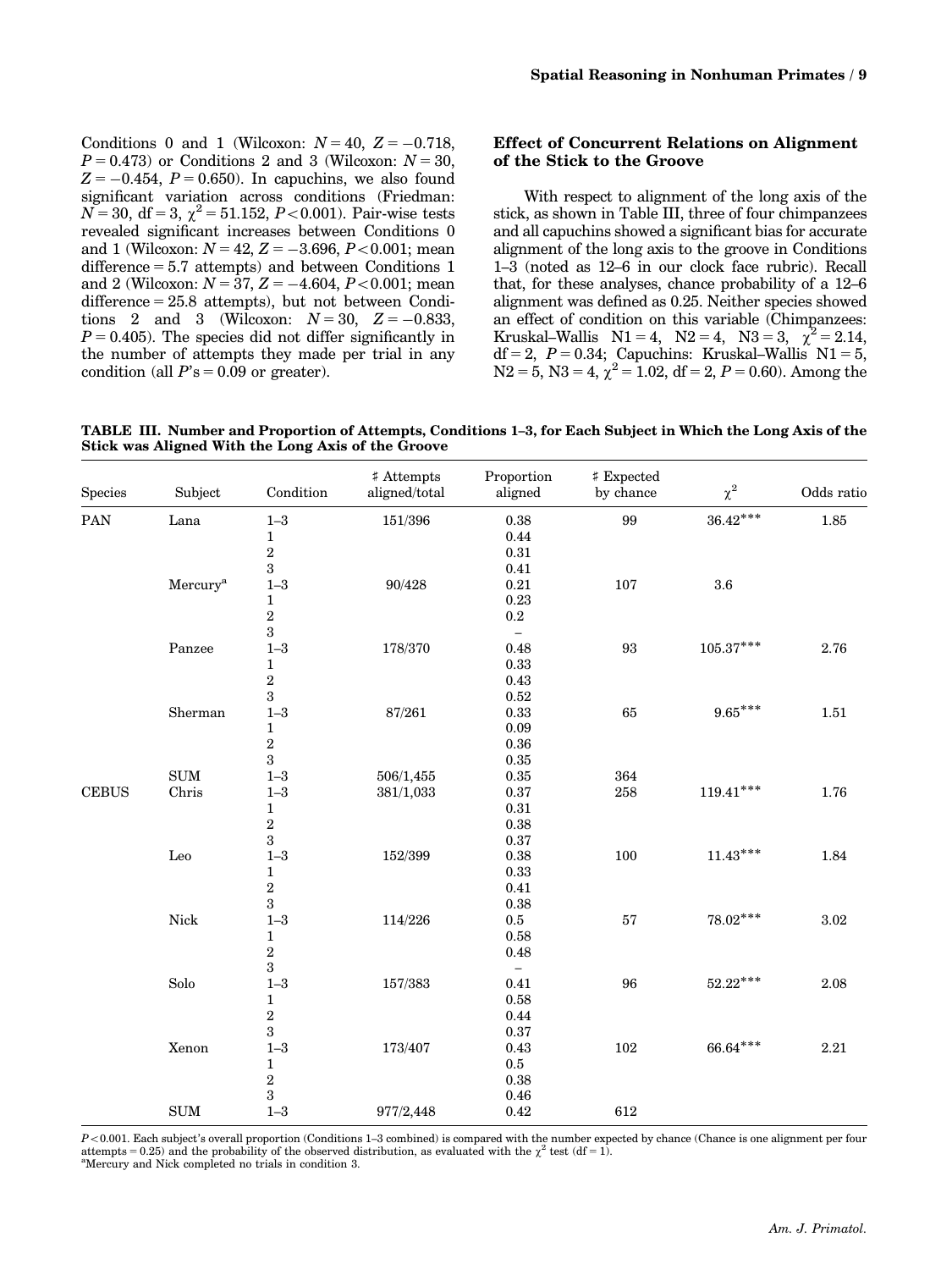| Subject      | <b>Species</b> | # Attempts<br>aligned/total | Proportion<br>aligned | $\#$ Expected<br>by chance | $\chi^2$ test | Odds ratio |
|--------------|----------------|-----------------------------|-----------------------|----------------------------|---------------|------------|
| PAN          | Lana           | 146/304                     | 0.48                  | 152                        | 0.47          |            |
|              | Mercury        | 114/244                     | 0.47                  | 122                        | 1.05          |            |
|              | Panzee         | 135/294                     | 0.46                  | 147                        | 1.96          |            |
|              | Sherman        | 82/193                      | 0.43                  | 97                         | $4.36*$       | 0.74       |
|              | <b>SUM</b>     | 477/1,035                   | 0.46                  | 518                        |               |            |
| <b>CEBUS</b> | Chris          | 275/660                     | 0.42                  | 330                        | $18.33***$    | 0.71       |
|              | Leo            | 129/226                     | 0.57                  | 113                        | $4.53*$       | 1.33       |
|              | Nick           | 66/143                      | 0.46                  | 72                         | 0.85          |            |
|              | Solo           | 125/275                     | 0.46                  | 138                        | 2.27          |            |
|              | Xenon          | 144/285                     | 0.51                  | 143                        | 0.03          |            |
|              | <b>SUM</b>     | 739/1,589                   | 0.47                  | 795                        |               |            |

TABLE IV. Number and Proportion of Attempts Per Subject With the Cross Piece of the Stick Aligned With Respect to the Cross Piece of the Groove (the Polarity of the Short Arm) Across Conditions 2 and 3, Compared With the Expected Even Distribution of such Alignments

These data exclude attempts with a 3–9 clock-face orientation.<br>\*P<0.05. \*\*\*P<0.001

 $^{*}P<0.05;$  $*P < 0.001$ .

chimpanzees, Panzee and Sherman shifted their strategy toward more 12–6 attempts in Conditions 2 and 3 compared with Condition 1, whereas Lana and Mercury failed to show that pattern. Among the capuchins, Chris and Leo made increasing proportions of alignments in 12–6 position in Conditions 2 and 3 compared with Condition 1, whereas Nick, Solo, and Xenon showed the opposite pattern.

Table IV presents data for each individual's alignment of the cross piece of the stick to the cross piece of the groove (polarity of the short arm) in Conditions 2 and 3. Note that the data in Table IV exclude attempts where the long axis of the stick was in the 3–9 position with respect to the groove; so, fewer attempts are classified in this table than in Table II for the same conditions. Aligning the cross piece of the stick presented a larger challenge for both species than aligning the long axis. As shown in Table IV, only two subjects (both capuchins) aligned the cross piece to the correct end of the long axis on more than 50% of attempts. The capuchin with the highest value (0.57) was the only subject that aligned the cross piece correctly more frequently than expected by chance. One chimpanzee and one capuchin correctly aligned the cross piece significantly less often than expected by chance. Recall that chance probability for this form of alignment was defined as 0.50.

Table V presents the data for concurrent alignment of the long axis, cross piece, and the tomahawk shape during a single attempt by subjects of each species. In Condition 2, no subject aligned the cross piece correctly on more than 54% of attempts while also aligning the long axis (chance would produce 50% alignments of the cross piece in these cases). Capuchins achieved concurrent alignment on 46% of all attempts and chimpanzees on 49%. Of the seven subjects completing Condition 3, three (one chimpanzee, two capuchins) aligned the tomahawk piece correctly on more than half of their attempts (56–76% attempts) when they also aligned the long

axis and the cross piece. The deviation from chance (50%) was significant only for the capuchin that earned the score of 76% alignment. Scores for the other four individuals ranged from 15 to 46%. The two lowest scores, both for chimpanzees, were significantly lower than expected by chance.

### Effect of Number of Concurrent Relations on Strategies for Holding and Moving the Stick

The proportion of attempts at a horizontal angle for each subject at each condition is presented in Figure 3. Overall, the subjects touched the stick to the tray in a horizontal (flat) position in a majority of attempts (0.7 of all attempts, chimpanzees, and 0.6, capuchins), and there was no evident shift in this bias across conditions. Panzee (chimpanzee) and Chris (capuchin) shifted to more flat  $(0^{\circ})$  attempts in Conditions 2 and 3 compared with Conditions 0 and 1 (Wilcoxon tests, Panzee:  $N = 20, Z = -2.78, P = 0.01;$ mean difference =  $35\%$ ; Chris:  $N = 18$ ,  $Z = -2.94$ ,  $P = 0.01$ ; mean difference = 17%). The other individuals did not present a trend.

Figure 4 presents the proportion of attempts across conditions on which each subject used the surface to guide the movement of the stick. Chimpanzees used the surface significantly less frequently in Conditions 0 and 1 than in Conditions 2 and 3 (Wilcoxon:  $N = 68$ ,  $Z = -4.987$ ,  $P < 0.001$ ; mean difference  $= 27\%)$ . The effect derives principally from Lana and Mercury that had many more attempts than Panzee or Sherman (see Table II). Panzee and Sherman used surface assistance on a relatively high proportion of attempts throughout testing (at least 75% attempts and values cluster around 95% in Condition 3). Capuchins used the surface at a relatively high rate in Condition 0 (about 78% attempts), but all used the surface less in Condition 1 than in Condition 0 (Wilcoxon:  $N = 67$ ,  $Z = -2.150$ ,  $P = 0.032$ ; mean difference = 4%). No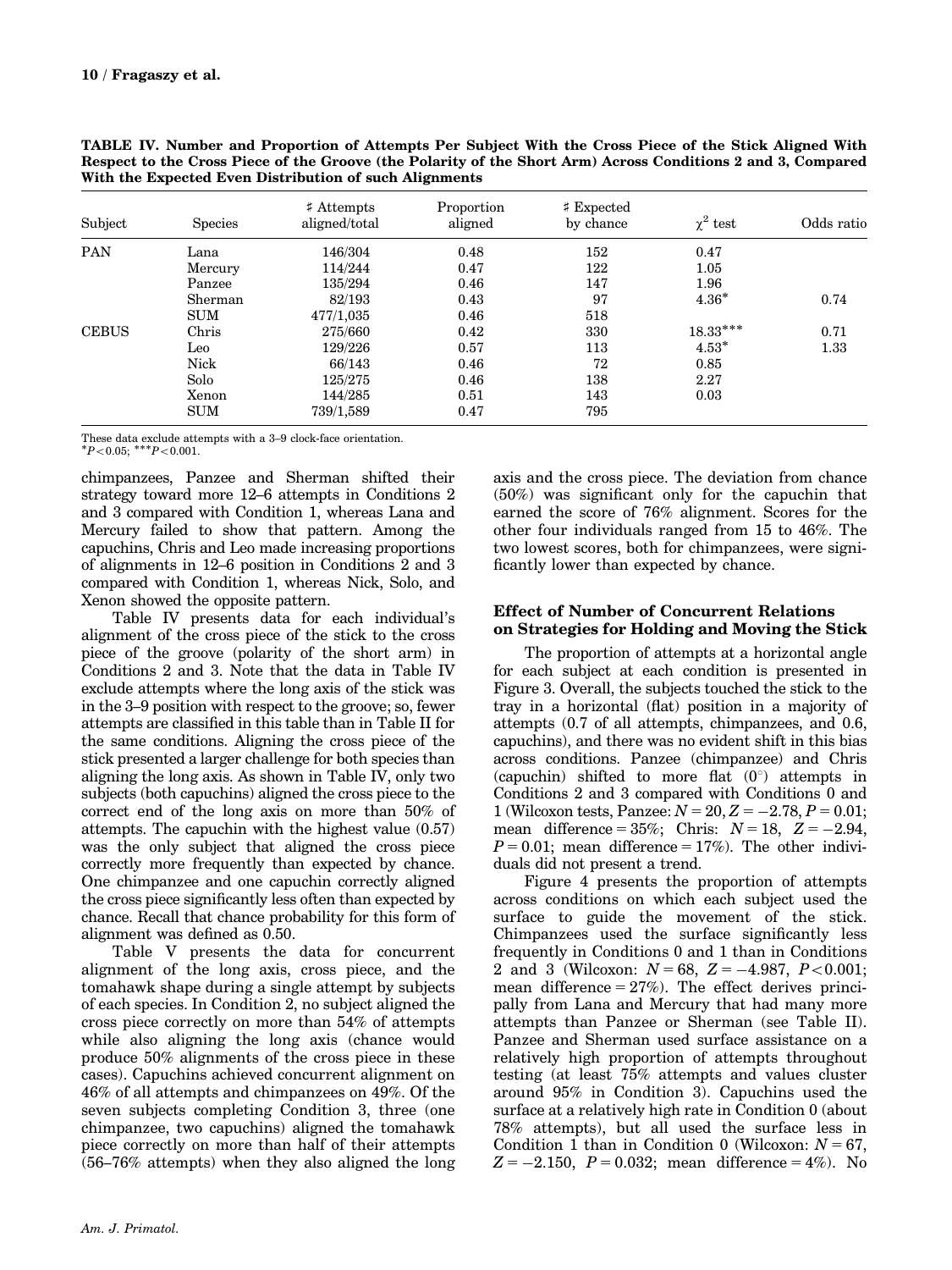| Individual<br>Mercury<br>Lana<br>Species<br>PAN |                 |                |                  |                     |                             |                                        |       |                         |                          |                          |                                       |       |
|-------------------------------------------------|-----------------|----------------|------------------|---------------------|-----------------------------|----------------------------------------|-------|-------------------------|--------------------------|--------------------------|---------------------------------------|-------|
|                                                 |                 |                |                  |                     |                             | $\%$ of Y-                             | Odds  |                         |                          | Condition 3              |                                       | Odds  |
|                                                 | Condition       | Z              | K                | $\overline{\rm{Y}}$ | Sum of Y-                   | that is YY                             | ratio | YYN                     | YΥY                      | SUM of YY-               | $\%$ of YY that is YYY                | ratio |
|                                                 |                 | 86             |                  |                     |                             | 45                                     |       |                         |                          |                          |                                       |       |
|                                                 | လ က             |                | $\frac{48}{30}$  | 1737                | $3801$ 66                   |                                        |       | 57                      | $\frac{6}{1}$            | 53                       | $30^{**}$                             | 0.43  |
|                                                 | ดตลตลดด         | 145<br>259     |                  |                     |                             | $52$ 47                                |       |                         |                          |                          |                                       |       |
|                                                 |                 |                |                  |                     |                             | $\overline{1}$                         |       | $\mathsf{I}$            | $\mathsf{I}$             | $\mathbf{I}$             | I                                     |       |
| Panzee                                          |                 | $-66$          | $-5007759$       | <u>្ម ដង ខ្លួ</u>   | <b>. និ</b> ង្គី ខ្លួន ខ្លួ | $26^{ \ddag\ast\ast}$ 59 $^{\ast\ast}$ | 0.35  |                         |                          |                          |                                       |       |
|                                                 |                 |                |                  |                     |                             |                                        | 1.44  | 61                      | $\mathbf{1}$             | 72                       | $15^{**}$                             | 0.18  |
| Sherman                                         |                 | $\frac{6}{2}$  |                  |                     |                             |                                        |       |                         |                          |                          |                                       |       |
|                                                 |                 |                |                  |                     |                             |                                        |       | $\Box$                  | 18                       | 29                       | 8                                     |       |
| <b>ALL</b>                                      |                 | 464            |                  |                     |                             | 40950                                  |       |                         |                          |                          |                                       |       |
|                                                 |                 | 278            |                  |                     | 279                         |                                        |       | 109                     | 45                       | 154                      | 29                                    |       |
| <b>CEBUS</b>                                    |                 |                |                  |                     |                             |                                        |       |                         |                          |                          |                                       |       |
| Chris                                           | പ ന             | 309            | $\frac{12}{2}$   |                     | 187                         | $40^{**}$                              | 0.67  |                         |                          |                          |                                       |       |
|                                                 |                 | 272            |                  | <b>なみみぬめ</b>        | 162                         |                                        |       | $\frac{6}{5}$           | 36                       | 82                       | 4                                     |       |
| Leo                                             |                 |                |                  |                     |                             |                                        |       |                         |                          |                          |                                       |       |
|                                                 |                 | <b>385</b>     | <u>និងឧដ្</u>    |                     | 337                         | 5325                                   |       | $^{\circ}$              | 25                       | 33                       | $* * 91$                              | 3.13  |
| Nick                                            | a ma ma ma ma m |                |                  |                     |                             |                                        |       |                         |                          |                          |                                       |       |
|                                                 |                 | $\overline{1}$ |                  |                     |                             | $\bar{\rm I}$                          |       | $\mathbf{I}$            | $\overline{\phantom{a}}$ | $\overline{\phantom{a}}$ | $\begin{array}{c} \hline \end{array}$ |       |
| Solo                                            |                 | 86             |                  |                     |                             |                                        | 0.46  |                         |                          |                          |                                       |       |
|                                                 |                 | 147            | । ஐ <del>1</del> | $-284$              | 1,58888                     | ដ<br>ដូច្នូង ១៩ ២<br>ដូ                |       | $\overline{\mathbf{z}}$ | 27                       | 48                       | 56                                    |       |
| Xenon                                           |                 | 133            | 38               |                     |                             |                                        |       |                         |                          |                          |                                       |       |
|                                                 |                 | 77             | 27               | 39                  |                             |                                        |       | $\overline{21}$         | 18                       | 39                       | 46                                    |       |
| ALL                                             |                 | 682            | 251              | 210<br>202          | 461                         |                                        |       |                         |                          |                          |                                       |       |
|                                                 |                 | 582            | 167              |                     | 369                         |                                        |       | 96                      | 106                      | 202                      | 52                                    |       |

Spatial Reasoning in Nonhuman Primates / 11

 $\frac{1}{2}$ 

 $P<0.05$  below expected,  $\chi^2$  test.  $P<0.05$  above expected,  $\chi^2$  test.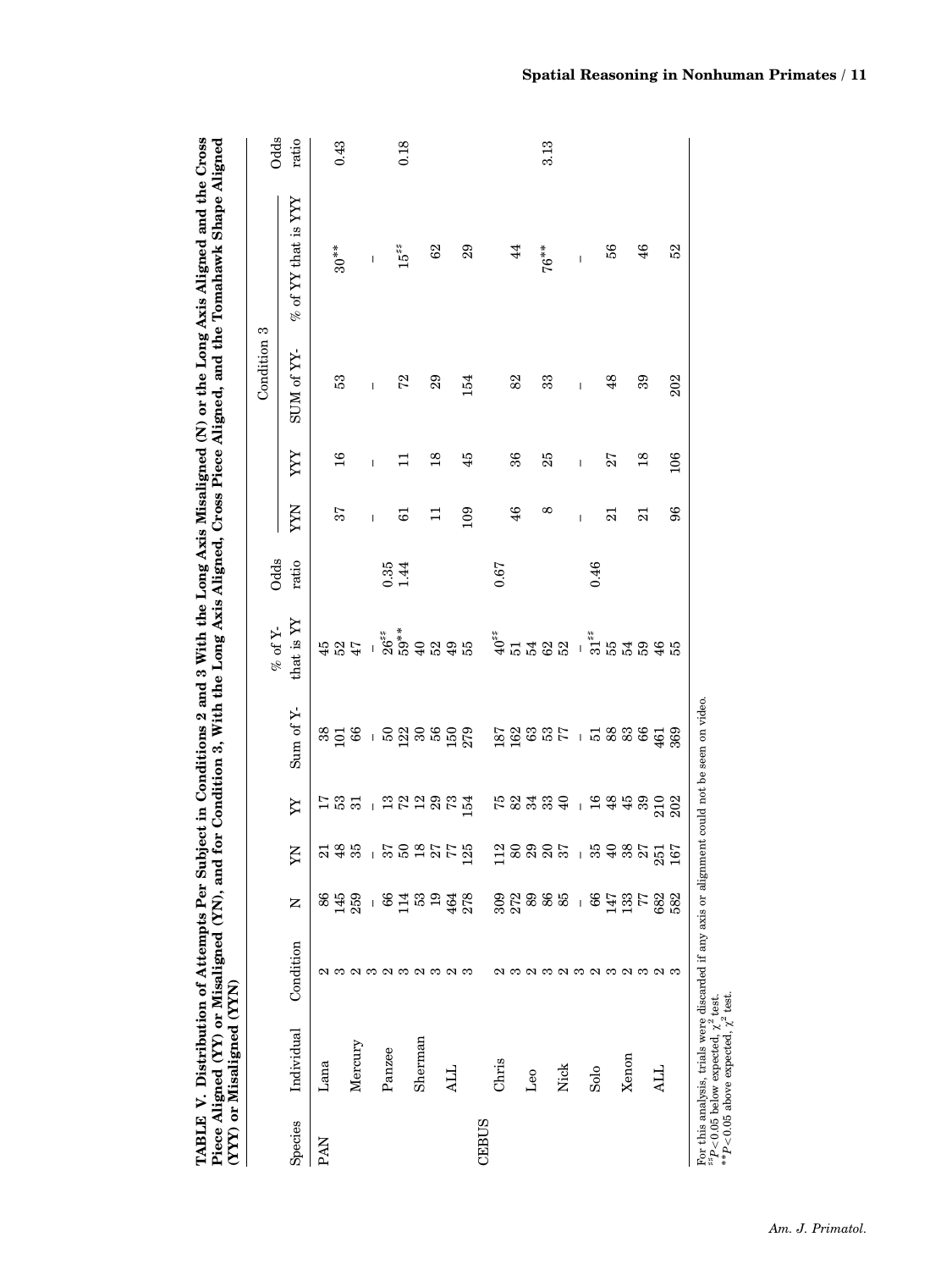

Fig. 3. Proportion of attempts at 0 degrees (flat) at each condition for each chimpanzee (Panel  $\overrightarrow{A}$ ) and each capuchin (Panel B).

trends are apparent in the capuchins' use of surface assistance beyond the drop between Conditions 0 and 1. Apparently, variation in the number of concurrent relations to manage across Conditions 1–3 had little effect on either species' use of the surface.

Individuals of both species routinely used a transverse hook power grip [Marzke & Wullstein, 1996] to grasp the stick, with the long axis of the stick oblique to the wrist and digits 2–5 flexed around the stick and the thumb adducted or opposing the other digits This is a normal manual posture for both species when holding a long object [Marzke & Wullstein, 1996] and it is also a common grip in young children in similar circumstances (manipulating a long narrow stick) [Manoel & Connolly, 1998]. Manoel and Connolly refer to this as a kind of ''rigid grip,'' because it does not allow movement of the digits.

Over all conditions, individuals of each species used two hands in just over a quarter of their



Fig. 4. Proportion of attempts involving surface assistance (SA) at each condition for each chimpanzee (Panel A) and each capuchin (Panel B).

attempts. The proportion of bimanual attempts for each individual at each condition is presented in Table VI. Panzee, Sherman, and Lana used two hands more often in Conditions 2 and 3 (asymmetrical) vs. Conditions 0 and 1 (symmetrical) (Wilcoxon,  $N = 20$ ,  $Z = -2.54$  to  $-3.725$ ,  $P \le 0.01$  all cases; mean difference =  $33\%$  Panzee,  $19\%$  Sherman, and 29%, Lana). Mercury showed no consistent shift. Shifts among capuchins were both more varied in direction and of smaller amplitude. Solo shifted to an increasingly bimanual strategy in Conditions 2 and 3 vs. Conditions 0 and 1 ( $N = 11$ ,  $Z = -1.89$ ,  $P = 0.06$ ; mean difference =  $30\%$ ), as did Nick in Condition 2 vs. Conditions 0 and 1 ( $N = 7$ ,  $Z = -1.83$ ,  $P = 0.07$ ; mean difference =  $3\%$ ) (recall that Nick did not complete Condition 3). Leo and Chris showed no trend and Xenon shifted to a less bimanual strategy  $(N = 15, Z = -1.85, P = 0.06; \text{ mean difference} = 9\%).$ In all these cases, we used the proportion of bimanual attempts per trial as the data for the Wilcoxon tests.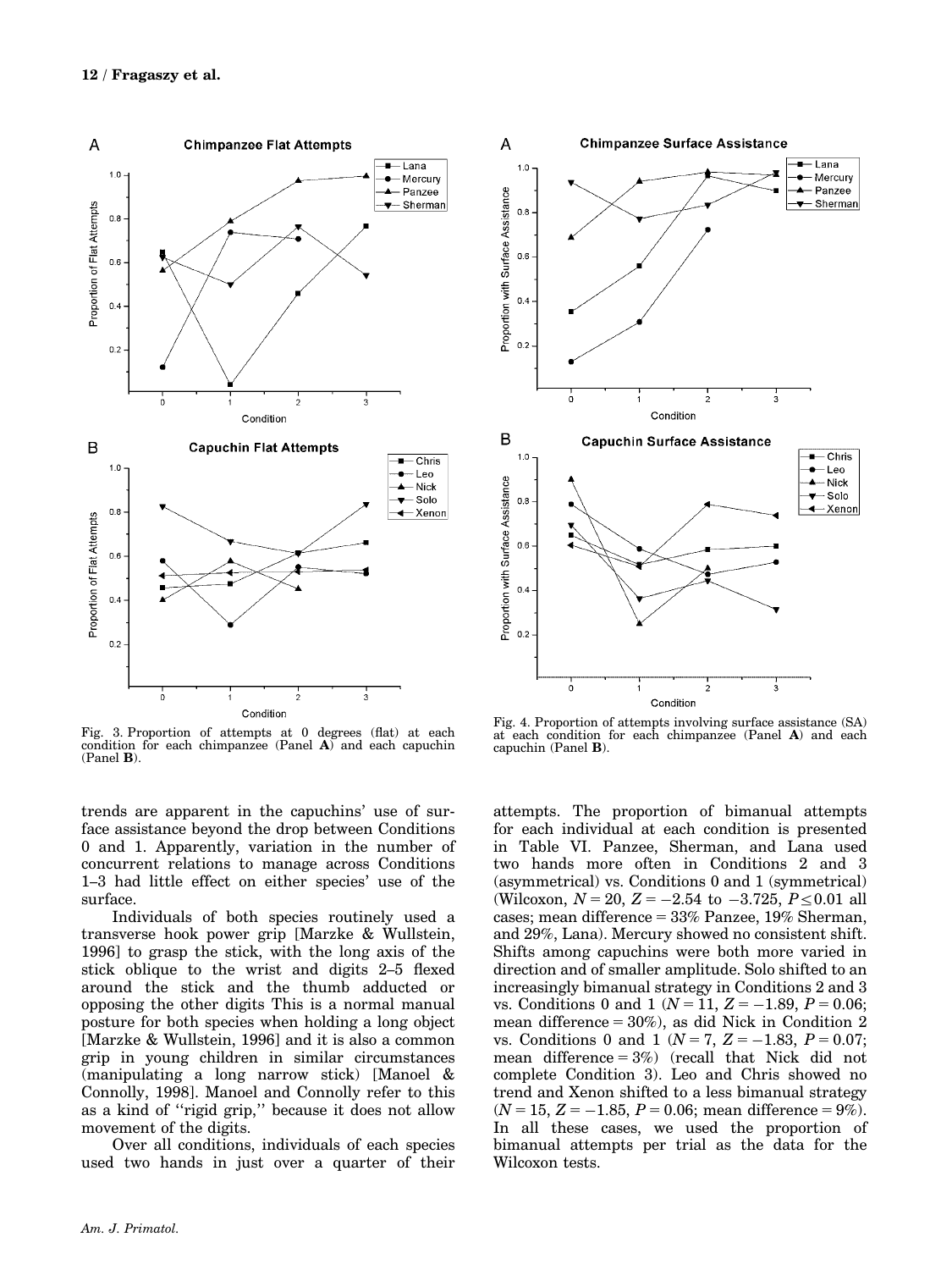#### Evaluation of Individual Strategies

Examining each individual's scores for the several dependent variables measured in this study, we can see in Table VII that no particular pattern of behaviors is associated with the proportion of attempts in which the individual aligned the long axis, the cross piece, or the tomahawk feature of the stick. Individuals that aligned the long axis rather well were not more likely to align the cross piece. Only one individual (capuchin Leo) scored well on aligning both the cross piece and the direction of the tomahawk (he ranked first in both variables). Across all subjects, use of two hands, surface assistance, or placing the stick flat against the tray varied independently of each other and of the probability of aligning any part of the stick to the groove.

#### **DISCUSSION**

From the perspectives of motor skill development and Perception–Action theories [Fragaszy & Cummins-Sebree, 2005; Latash et al., 1996; Lockman, 2000], how individuals move objects in relation to surfaces provides insight into how they use objects as tools. This view is premised on an understanding of tool use as a subset of goal-directed activity combining objects and surfaces (combinatorial activity). Tool use is differentiated from other subsets of goaldirected combinatorial activity by details of the spatiotemporal structure of the problem. We sought to evaluate key predictions from these theoretical perspectives relating manipulative behavior to the spatiotemporal structure of a problem, and for this purpose, we deliberately adopted a problem that

TABLE VI. Proportion of Attempts Made With Two Hands by Each Subject Per Condition

| Species       | Subject         | Condition 0 | Condition 1 | Condition 2 | Condition 3                  | All conditions |
|---------------|-----------------|-------------|-------------|-------------|------------------------------|----------------|
| <b>PANZEE</b> | Lana**          | 0.00        | 0.00        | 0.23        | 0.26                         | 0.23           |
|               | Mercury         | 0.01        | 0.14        | 0.17        |                              | 0.13           |
|               | Panzee**        | 0.19        | 0.74        | 0.54        | 0.86                         | 0.73           |
|               | Sherman**       | 0.00        | 0.00        | 0.25        | 0.22                         | 0.20           |
|               | All chimpanzees | 0.05        | 0.22        | 0.30        | 0.37                         | 0.30           |
| <b>CEBUS</b>  | Chris           | 0.18        | 0.19        | 0.21        | 0.21                         | 0.20           |
|               | Jobe            | 0.27        |             |             |                              | 0.27           |
|               | Leo             | 0.42        | 0.40        | 0.34        | 0.16                         | 0.30           |
|               | Mickey          | 0.40        | 0.00        | -           | $\qquad \qquad \blacksquare$ | 0.21           |
|               | Nick**          | 0.00        | 0.05        | 0.05        |                              | 0.05           |
|               | $Solo**$        | 0.44        | 0.52        | 0.77        | 0.76                         | 0.72           |
|               | Xavier          | 0.19        | 0.07        |             |                              | 0.10           |
|               | Xenon##         | 0.42        | 0.20        | 0.23        | 0.31                         | 0.26           |
|               | All capuchins   | 0.28        | 0.20        | 0.23        | 0.31                         | 0.26           |

--<sup>25</sup>Significantly decreased proportion of attempts that were bimanual in asymmetrical conditions  $(2/3)$  compared with symmetrical conditions  $(0/1)$ ,  $P < 0.05$ .

TABLE VII. Individual Performance

| <b>Species</b> | Subject | # Attempts/ # Attempts/<br>trial | trial<br>condition 1 condition 3 | Proportion<br>aligned<br>long axis<br>conditions 1–3 | Proportion aligned<br>long axis and<br>cross piece<br>conditions 2-3 | Proportion aligned<br>long axis, cross<br>piece, and tomahawk<br>condition 3 | % SA <sup>a</sup> % Flat <sup>b</sup> % 2H <sup>c</sup> |    |    |
|----------------|---------|----------------------------------|----------------------------------|------------------------------------------------------|----------------------------------------------------------------------|------------------------------------------------------------------------------|---------------------------------------------------------|----|----|
| PAN            |         |                                  |                                  |                                                      |                                                                      |                                                                              |                                                         |    |    |
|                | Lana    | 2.5                              | 26.3                             | 0.38                                                 | 0.48                                                                 | 0.30                                                                         | 88                                                      | 62 | 23 |
|                | Mercury | 10.4                             | -                                | 0.21                                                 | -                                                                    |                                                                              | 52                                                      | 59 | 13 |
|                | Panzee  | 1.9                              | 23.5                             | 0.48                                                 | 0.47                                                                 | 0.15                                                                         | 96                                                      | 96 | 73 |
|                | Sherman | 2.1                              | 16.5                             | 0.33                                                 | 0.43                                                                 | 0.62                                                                         | 92                                                      | 61 | 20 |
| <b>CEBUS</b>   |         |                                  |                                  |                                                      |                                                                      |                                                                              |                                                         |    |    |
|                | Chris   | 13.3                             | 46.4                             | 0.37                                                 | 0.42                                                                 | 0.44                                                                         | 59                                                      | 61 | 20 |
|                | Leo     | 12.7                             | 20.3                             | 0.38                                                 | 0.57                                                                 | 0.76                                                                         | 53                                                      | 48 | 30 |
|                | Nick    | 9.1                              |                                  | 0.50                                                 | 0.46                                                                 |                                                                              | 47                                                      | 48 | 5  |
|                | Solo    | 4.7                              | 34.0                             | 0.41                                                 | 0.46                                                                 | 0.56                                                                         | 38                                                      | 76 | 72 |
|                | Xenon   | 5.7                              | 26.8                             | 0.43                                                 | 0.51                                                                 | 0.46                                                                         | 73                                                      | 53 | 10 |

a Surface assistance.

 ${}^{b}$ Horizontal angle = 0–10<sup>°</sup>.

Two hands.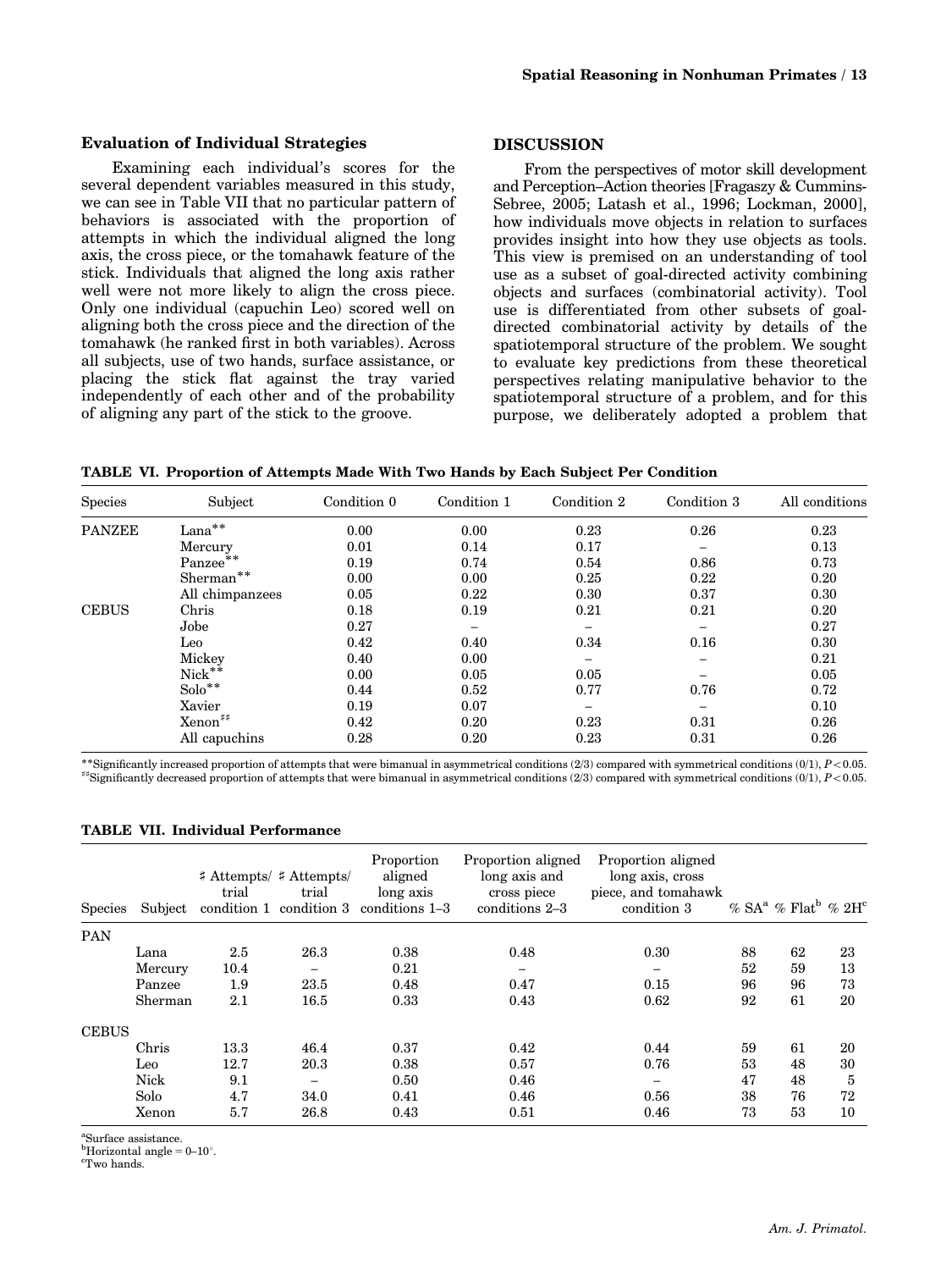could not be described as involving using a ''tool.'' We presented capuchins and chimpanzees with a placement problem, fitting a stick into a matching groove. By altering the shape of the stick (from straight stick to asymmetric cross to tomahawk shape), we varied the number of spatial relationships between stick and groove from one to three. Aligning a straight stick requires matching the long axis of the stick to the groove; aligning the tomahawk, in contrast, requires matching the long axis, the head of the tomahawk to one end of the long axis, and the left–right direction of the head of the tomahawk.

We found that individuals of each species were challenged by the problems in the expected directions, producing greater numbers of attempts to make each placement when the number of spatial alignments to be managed increased (from one to two for chimpanzees, from zero to one and from one to two for capuchins). The chimpanzees moved the stick along the surface of the tray more in the two conditions with two or more spatial relations, compared with the two conditions with no or one spatial relation to achieve between the stick and a groove. Surface assistance could be interpreted as generating perceptual information and/or simplifying the demands for movement control. However, the range of behavioral adjustments to relational structure in the problems varied across individuals, species, and conditions in a complex way. We first discuss the theoretical implications of our findings for understanding manipulative problem solving in nonhuman animals, and then address the nature, extent, and implications of the small differences in performance between chimpanzees and capuchins on the placement tasks.

## Aligning One Axis

Despite each species' considerable digital dexterity and eye–hand coordination [Fragaszy, 1998], both species displayed inefficient alignment of the long axis of the stick with the long axis of the groove—the first step in our placement problem. We did not anticipate that they would have as much difficulty with this problem as they did, but their travails were revealing. All our subjects required multiple attempts to align the long axis of the stick to the groove, whether the stick was simply straight (in Condition 1) or had additional features (in Conditions 2 and 3). Humans, in contrast, typically hold the stick above the groove, align it visually, and then lower it directly into to the groove, and they do this from the first attempt [Fragaszy, unpublished data]. Although occasionally a subject slid the stick into the groove from one end (an efficient solution from the point of view of economy of movement and one revealing effective perception of the stick–slot contact), none of our subjects ever precisely laid the stick directly into the long groove in a horizontal

orientation as humans do from 4 years of age [Fragaszy et al., unpublished data]. No monkey or ape ever did this, suggesting a fundamental difference in how we perceive the relation between objects and surfaces compared with how they perceive this relation. We automatically match the line of a stick to a line on a surface; our nonhuman primate subjects, apparently, did not.

This brings us to consider how acting with precision relative to a point is different from acting with precision relative to a line. A point is a simpler geometric entity than a line. The monkeys and apes can readily and precisely bring a finger to a point on a surface, as they do when picking up an object. They can also precisely bring an object to a point on a surface, as when inserting a stick or piece of grass into a small opening [a common form of tool use; e.g., McGrew, 2004; Visalberghi & Fragaszy, 2006]. They must take two points into account to do this: the point on the surface and the terminal end of the finger or the object that will contact the surface. In contrast, a line connects two points, and thus is a relational geometric entity. The placement task required is that the subjects bring one line (stick) precisely parallel (and overlapping) to a second line (groove in the tray). There are at least four points to take into account to do this, two on the surface (defining the axis of the groove) and two on the stick (defining the axis of the stick). In this sense, aligning a stick to a groove is a more complicated relational problem than bringing a finger or a held object to a point. It would be interesting to explore whether aligning a shorter stick to a shorter groove would affect the subjects' accuracy at alignment. If the above reasoning is correct, shortening the stick and the groove would not make the problem easier for them. A line is still a relational entity, and it should remain difficult for them to make one line parallel to another. On the other hand, if managing fine movements of the stick contributed to the difficulty of the problem, a shorter stick could lead to a greater accuracy in alignment.

A telling example from a different scale of action with a stick comes from Menzel's [1972] report of how several young chimpanzees housed in a large fenced enclosure developed the technique of bracing a fallen tree branch (a very long stick) against a tree trunk at a point above wiring around the trunk meant to deter the chimpanzees from climbing the tree (and stripping its bark). Several individuals worked out an effective method of placing one end of the stick on an elevated wooden plank runway about 3 m above the ground and the other end against the trunk while standing on the runway, subsequently climbing the stick to the tree trunk and beyond. One individual, however, persisted in placing the top of the stick against the tree trunk while holding the bottom of the stick with his foot, against the side of the runway, rather than bracing it on top of the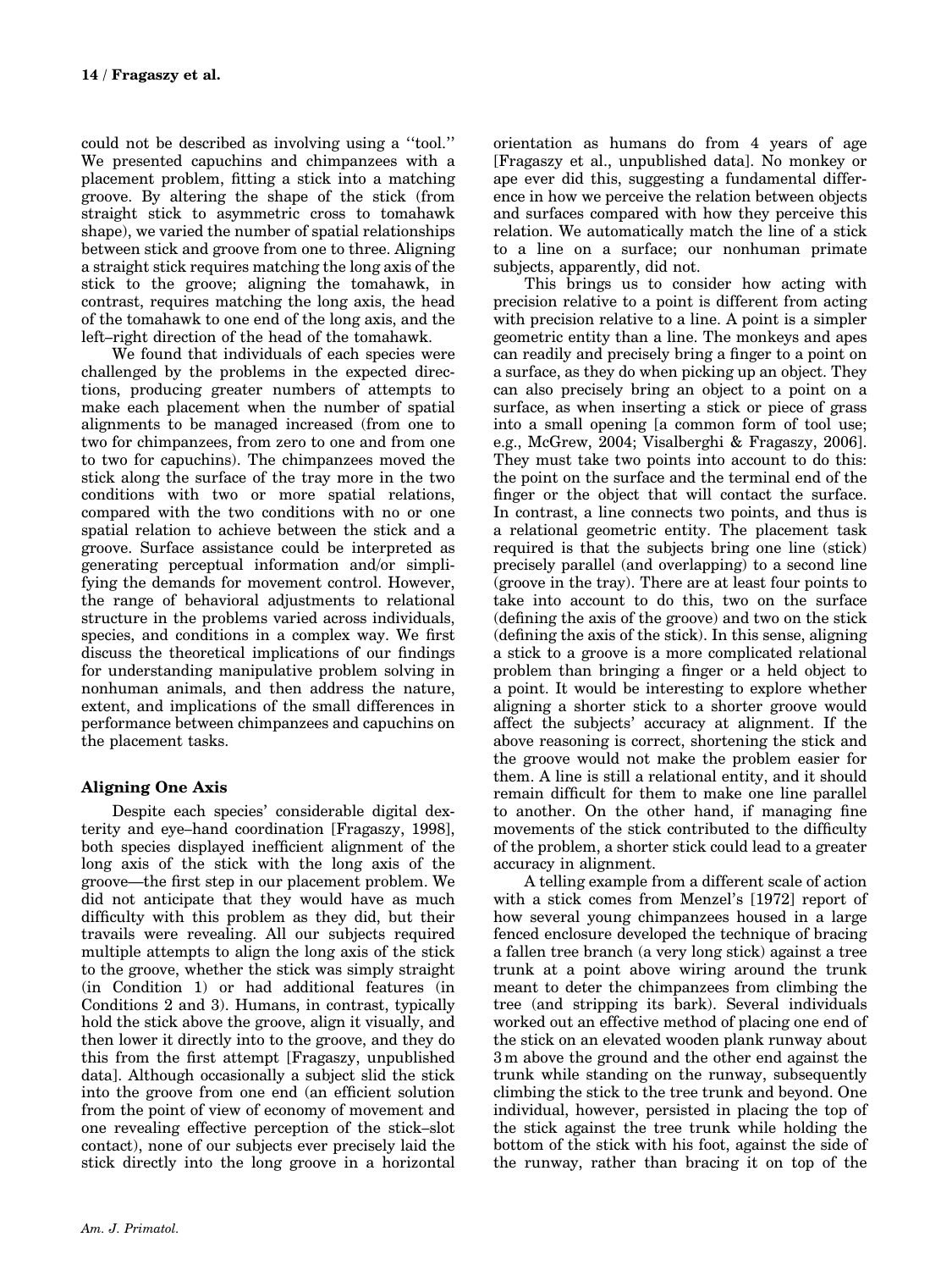runway. He managed to position the top ''point'' almost immediately, but required several days of practice to master both ends of the ''line.''

#### Effects of Multiple Spatial Relations on Performance

The primary prediction derived from Fragaszy and Cummins-Sebree's [2005] extension of Perception–Action theory that managing additional relations increases the challenge of the placement task was clearly supported by our results. Individuals of both species made approximately four times as many attempts per trial to achieve placement in Condition 2 (with a cross-shaped stick) than in Condition 1 (with a straight stick), and this shift was statistically significant for both species. All three chimpanzees that participated in Condition 3 (with a tomahawkshaped stick) made more attempts (although not significantly so) in this condition than in Condition 2. The four capuchins that participated in Condition 3 made equivalent number of attempts as in Condition 2, suggesting that they encountered a ceiling for increasing difficulty when the second relation entered the problem in Condition 2.

Accuracy of alignment on each attempt also indicates that the number of spatial relations defined the challenge of the problem for our subjects. Three of four chimpanzees and all five capuchins aligned the long axis of the stick to the long axis of the groove more often than expected by chance across Conditions 1–3. However, the picture is quite different for alignment of the cross piece of the stick in Conditions 2 and 3. Considering concurrent alignments, in Condition 2, one chimpanzee and two capuchins aligned the long axis but in the same attempt, misaligned the cross piece of the stick more often than expected by chance, and no subject jointly aligned the cross piece and long axis of the stick significantly more often than expected by chance. In Condition 3, one capuchin monkey concurrently aligned the long axis, cross piece, and tomahawk shape more often than expected by chance. No other individual aligned the three components more often than expected by chance and two (two chimpanzees) did so less often than expected by chance. Altogether, these findings support the hypothesis of the spatial–relational model that the number of concurrent spatial relations defines the challenge of a manipulation task. When the task embodied two or more relations, the subjects worked systematically only with the most familiar one (which may also have been the most obvious one), the long axis of the stick.

Poti et al. [2009] studied how adult chimpanzees modeled constructions with three blocks demonstrated to them by a human. The constructions involved positioning blocks into a line, cross stack, or arch. The latter two constructions involve two dimensions, the line, just one. The authors comment

that the chimpanzees occasionally produced the cross stack, but suggest that ''constructing in two dimensions constitutes a cognitive challenge for chimpanzees and probably taps the upper boundary of their construction skills.'' We agree that two dimensions is likely their upper boundary for positioning objects in these types of constructive and placement tasks. Hayashi and Takeshita [2009] presented the same subjects with cubic blocks with two irregular sides to stack into four-block towers. Like Poti et al. [2009], Hayashi and Takeshita [2009] found that juvenile chimpanzees did not readily anticipate the placement of the irregular side of the cube when positioning it in relation to another block or the floor. Positioning a block with some irregular sides is, like positioning a cross-shaped stick or making a cross stack construction, a problem embodying at least two spatial relations. Thus, it seems that managing two spatial dimensions concurrently challenges chimpanzees (and, we predict, capuchins) across tasks.

In our task, capuchins and chimpanzees tended to align the long segment of the stick with the long segment of the groove, but did not show this tendency for the other segments of the stick. One explanation for this pattern is the challenge for both species of reasoning about more than one spatial relation at a time, in accord with Fragaszy and Cummins-Sebree's [2005] model of spatial reasoning. But, other explanations may also be advanced for this general finding. Perhaps the long axis was the most perceptually obvious plane of the stick and/or the groove because of its absolute length. Alternatively, it may have been the segment which the subjects had the most practice aligning. To determine the influence of physical prominence and familiarity, one could give subjects a short stick to place first and a longer T-shaped stick second, or a second stick of equal dimensions (X rather than T shaped).

#### Behavioral Adjustments to Challenging Problems

Motor skill theory and Perception–Action theory lead to predictions about behavior in a challenging placement task, such as we used in this study. Motor skill theory predicts that individuals will act in ways that simplify the demands of the problem for motor control. Perception–Action theory predicts that behaviors that provide information about the affordances of the problem should be more common when the task is more difficult. We anticipated that using the surface to guide the movement of the stick might serve both to simplify movement control and that the same behavior might be used in an exploratory manner in more difficult conditions. Using the surface to guide the movement of the stick reduces the degrees of freedom to control the stick, because the actor can press the stick against the substrate using constant pressure rather than raising and lowering the stick.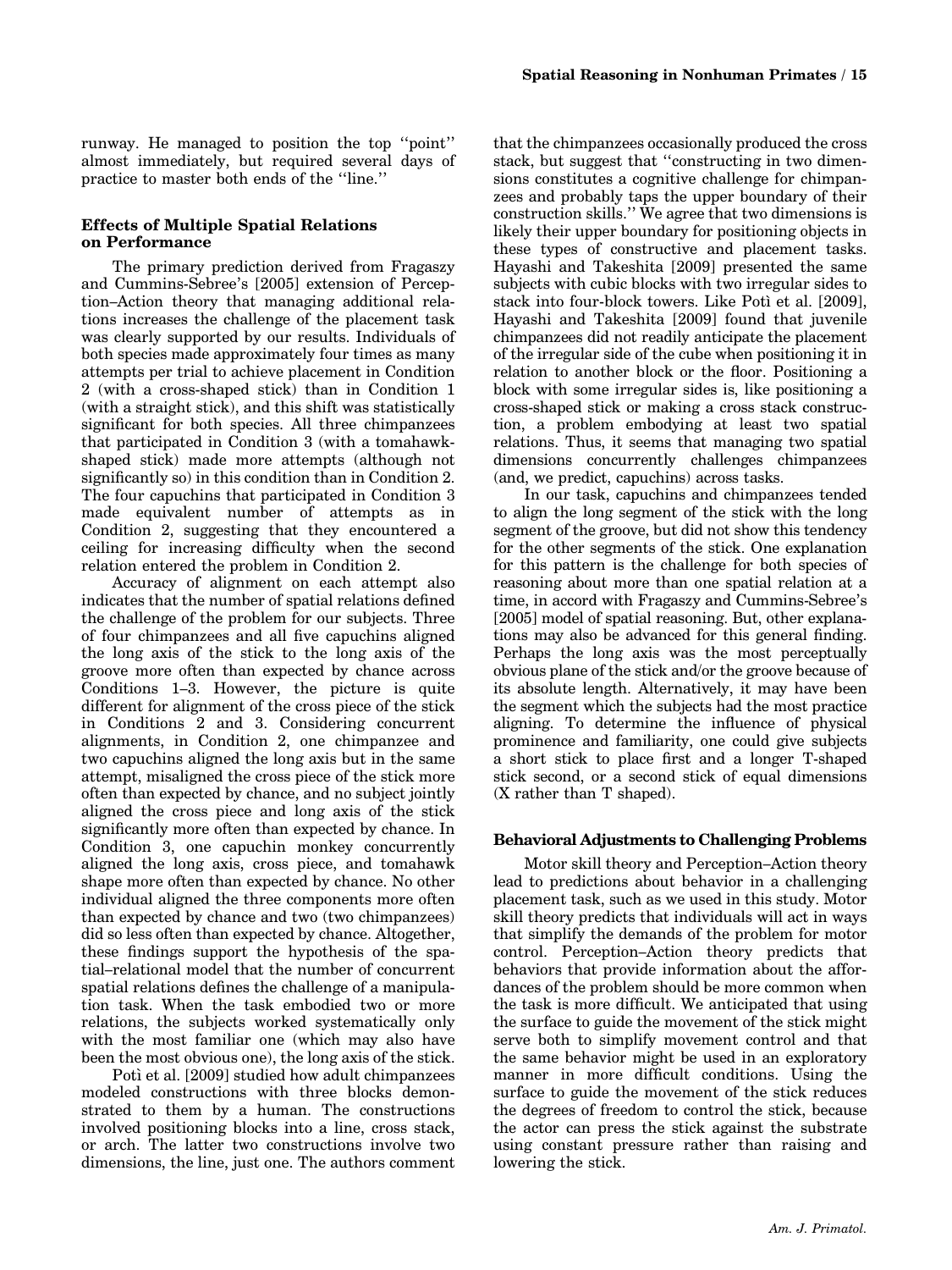Maintaining contact between stick and surface may also support other kinds of movements. Christel and Fragaszy [2000] report that capuchin monkeys moved single digits independently when retrieving small pieces of food from a groove when the fingers were resting on the surface of the board, but not when they grasped the food from the top of a column where the hands were unsupported by a substrate. The passive support at the substrate evidently enabled coordination of single digits for diverse grips requiring greater control than the whole hand grips that capuchins use unless the situation demands more. Christel and Fragaszy [2000] suggest that tactile stimuli during prehension may have enhanced perception of limb movements—kinesthesia—thereby enhancing the control of single fingers. A similar process might occur when the hand holds a stick in contact with a substrate.

In sum, moving the stick across the surface of the tray in the course of attempting to place it into a groove may have multiple consequences: it may reduce the degrees of freedom the actor must control to move the stick smoothly, and it concomitantly may provide kinesthetic and haptic information about the surface and the relation between the stick and the surface (i.e., when the stick crosses a boundary into the groove). Thus, for several reasons, sliding the stick across the surface could aid placement. Capuchins use a set of actions with the hands identified in humans as ''exploratory procedures'' [Klatzky & Lederman, 1987] in a haptic search task [Lacreuse & Fragaszy, 1997], suggesting that under some circumstances they seek haptic information to organize movement. We presume that chimpanzees do the same, although to our knowledge no data bear on this issue directly.

Did our subjects move the stick across the surface of the tray in ways that could aid alignment? Generally, yes. Most individuals of both species did move the stick across the surface of the tray on most attempts, although there were large individual differences in the use of this strategy. Two chimpanzees did so on most of their trials in all conditions; two others, that required more attempts at every condition than the first two individuals, did so more often as the number of relations to manage increased. The three chimpanzees that completed Condition 3 used the surface on more than 80% of their attempts. The capuchins used this strategy as often as the chimpanzees overall, but did not consistently adjust the frequency of using the surface across conditions; in Conditions 2 and 3, the individual range was 32–79%. These findings do not strongly support the prediction that subjects would increasingly adopt behaviors that reduce degrees of freedom in moving the stick in more challenging conditions.

Using two hands might increase the ease of manipulation or the stability of contact with the stick. However, our subjects did not consistently use

two hands to solve this problem, nor did their use of two hands differ consistently across conditions. Subjects differed widely in how often they used two hands (range from 0.02 to 0.73 for all attempts) and no consistent trend across conditions was evident in how often subjects used two hands.

Adopting a particular angle of contact between stick and tray might aid placement, either by increasing the haptic information generated by motions of the stick across the surface or by making it easier to move the stick in a controlled manner. As shown in Table VII, all except two individuals placed the stick flat against the tray on half or more of all attempts across all conditions (recall that ''flat'' covered only 10 $^{\circ}$  out of a possible 90 $^{\circ}$ ). Variation in this variable across conditions was large across and within subjects, with no apparent directional trend. Thus, placing the stick flat against the surface seemed to be a standard approach to the placement problem, rather than a strategy to cope with increasing demands for managing concurrent spatial relations.

Overall, it seems that use of the surface was a common strategy in both species, and there is a slight suggestion that chimpanzees use the surface more often as the task becomes more difficult. The other two behaviors, which we predicted might vary in accordance with task difficulty, did not vary in the expected manner. Still, among chimpanzees, the two subjects that made the fewest attempts per trial to place the stick (an index of efficiency) used two hands, moved the stick on the surface, and moved it flat against the surface more often than the other two chimpanzees. The chimpanzee with the least success at this task used all these behaviors the least often. The capuchins did not present as clear a picture linking any particular behavior with efficiency at placement. Thus, we have weak support for our predictions that specific behaviors would be associated with efforts to place the stick into the groove.

## Comparison of the Species in This Task

Capuchins did not vary from chimpanzees in number of attempts used to place the stick, efficiency at aligning the long axis of the stick (virtually all the subjects did this at above-chance levels), or efficiency of concurrently aligning more than one element of the stick (most individuals of both species did not do this well consistently). One capuchin but no chimpanzee achieved good success at aligning both the cross piece and the tomahawk shape. There is no evidence from this study that either species had an advantage relative to the other in recognizing or producing the correct alignment of a stick to place it into a matching groove. There was some evidence that two chimpanzees and one capuchin modified their actions across conditions in response to the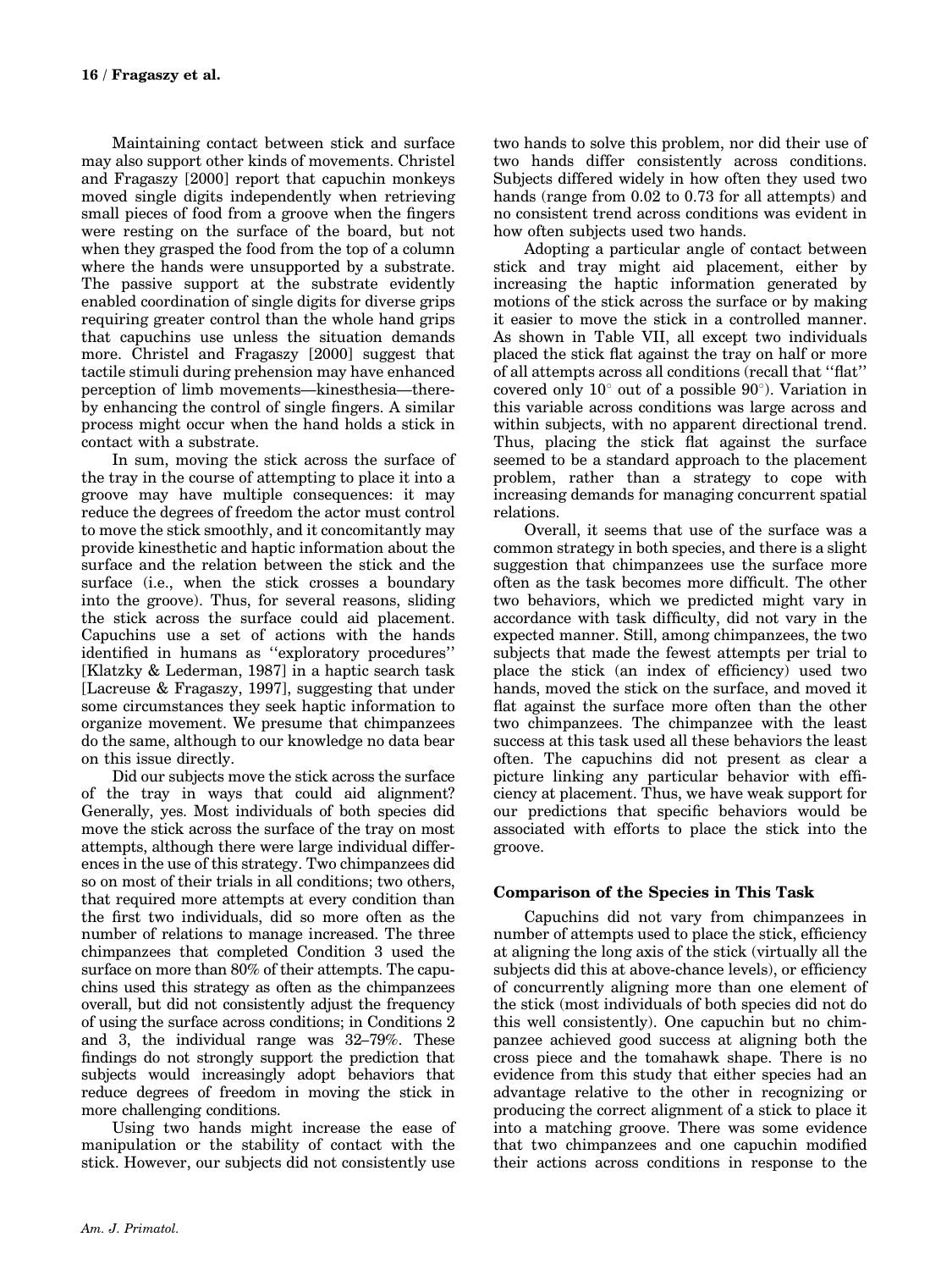challenge of the task (i.e., they increased the use of two hands or the use of surface assistance). Individual variation was prominent in our study; differences between species were not evident.

According to Fragaszy and Cummins-Sebree's [2005] model of spatial reasoning, an individual's behavior in placement tasks should predict that individual's aptitude for mastering relations present in tool tasks containing the same relational structures. Our findings in this study suggest that capuchins and chimpanzees will master tool tasks of equivalent structure, but that there will be wide differences across individuals in aptitude for these tasks. One source of individual differences might be early rearing conditions. Menzel et al. [1970] reported that apes reared for the first year or two in natural environments were better able to solve manipulation problems (tool-using tasks) than those reared entirely in captive settings. All the subjects in our study were laboratory born and raised, although their rearing histories varied with respect to how intensively they interacted with humans and with how many conspecific companions they lived.

### Wider Theoretical Implications

Weiss et al. [2007] show that cotton-top tamarins move their hands into an awkward position, with the thumb facing downward, to grasp the stem of an upside down glass that they then turn upright and retrieve a piece of food adhering to the inside of the glass. They do not grasp the glass with the normal grip, thumb facing up, and then turn it over after prehending it. Their behavior in this circumstance illustrates in a nonhuman species the phenomenon known as the ''End-state comfort effect,'' documented widely in humans, where actors adopt initially awkward postures to meet later task demands [Rosenbaum et al., 2006]. These findings, with a species that does not routinely use tools in nature or captivity, are at first glance surprising in relation to the relatively ineffective planning shown by chimpanzees and capuchins in this study that even in the straight stick condition were not very accurate at initial placements. Why might grasping an upside down glass elicit more effective planning than the placement task we presented in this study?

We suggest that one difference between planning where to place the hand and planning where to place an object held in the hand is owing to the privileged perception and control of the body. Although a wide body of evidence indicates that peripersonal space representation is malleable and can be affected by experience moving held objects [e.g., La`davas & Serino, 2008], a held object remains distinct from the body with respect to ''ownership.'' ''Ownership'' is indicated by responding to touches to the object as touches to the body, and humans also report that they sense that the body is located where the object is [Makin et al., 2008]. Tools do not acquire this status [De Preester & Tsakiris, 2009] and we should not expect that other objects would acquire ownership status either.

A second possible reason that positioning the hand to grasp the stem of a glass is easier than positioning a stick into a groove is that the stem of the glass is a single plane, equivalent in our task to the long axis of the stick. Our subjects did manage to align the single long axis of the stick to the groove at abovechance levels, albeit with less precision than the tamarins achieved at placing their hands along the shaft of the glass. However, the tamarins had direct haptic information about contact with the glass, whereas in our task the monkeys and apes were feeling the surface of the tray indirectly through the stick. Less direct perception should generate a wider margin of error in positioning, especially when the actor does not systematically seek information through action [as humans often do when faced with an unfamiliar object or surface; Klatzky & Lederman, 1987]. Thus tamarins, despite having a less flexible prehensile repertoire than chimpanzees or capuchins, were able to place their hands in good alignment with the long stem of the glass.

A third possible reason that the tamarins managed to position their hands to grasp the glass efficiently for retrieving the food, and that the chimpanzees and capuchins in this study did not manage to position a stick into a groove efficiently, is that the tamarins' actions with the glass (and its content, food) were self-directed, whereas the chimpanzees and capuchins' actions in this study were object directed. As McCarty et al. [Claxton et al., 2009; McCarty et al., 2001a,b] show, young children (between 9 months and 2 years old) are better able to plan the correct grip for a tool that is directed toward themselves rather than directed to another (for example, using a spoon to feed themselves vs. using a spoon to feed another). In our study, the subjects' actions were directed at an object rather than themselves and there was no food retrieval (a selfdirected action) involved in the task.

In any case, a major difficulty faced by our subjects concerned the additional planes present in the cross-shaped stick and the tomahawk, which presented two or three axes to position rather than the single long stick. The difficulty of positioning objects, in the terms of Fragaszy and Cummins-Sebree's [2005] model of spatial reasoning, increases in concert with the number of concurrent relations to be managed, and this may apply to the body as well. This view leads to the prediction that if given a task requiring concurrently preshaping of the hand in a certain way and rotation of the forearm to a particular angle, for example, the anticipatory alignment of the body would be compromised compared with the situation presented to tamarins by Weiss et al. [2007].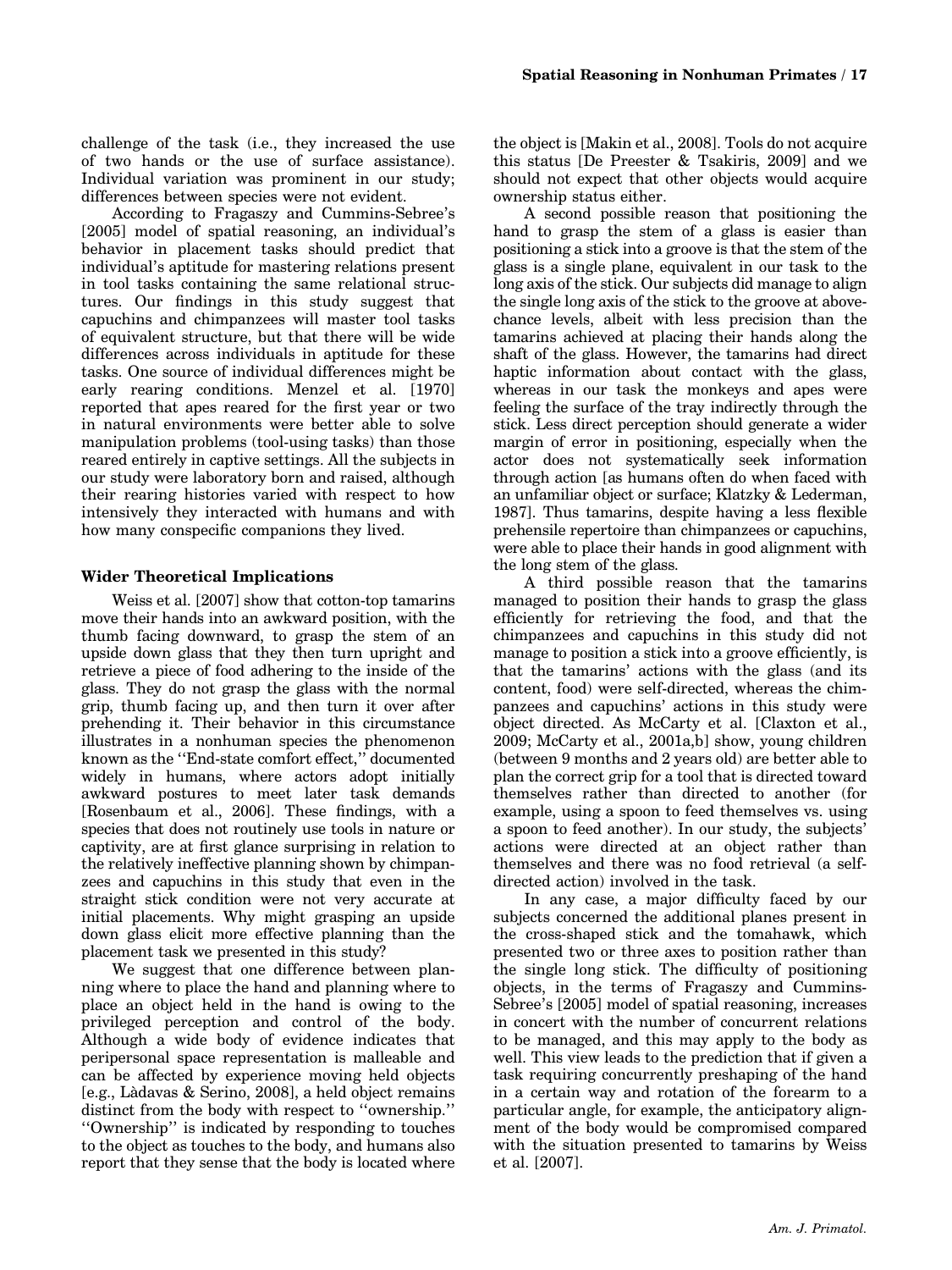The single most important conclusion we draw from our work is that nonhuman species, just as humans, have embodied minds, but their minds are constrained differently than ours when it comes to perceiving and acting with objects in space. Humans from 3 to 4 years of age have greater aptitude to manage more than one dimension concurrently when positioning objects [Fragaszy et al., unpublished data] in circumstances that challenge chimpanzees and capuchins [this study; Hayashi & Takeshita, 2009; Poti et al., 2009]. Surely these differences impact each species' aptitude to act with objects in a flexible goaldirected manner, as in tool use. Our findings help us understand why wild populations of chimpanzees and capuchins exhibit only relatively simple (in relational terms) forms of tool use involving moving an object toward a point rather than aligning an object to a plane and sequential rather than concurrent relations. For example, chimpanzees and capuchins exhibit several variations of probing skills, inserting a stick into a small opening, and they crack nuts by placing the nut on an anvil and then striking the nut with a hammer stone [e.g., Boesch & Boesch-Achermann, 2000; Mannu & Ottoni, 2009; Sanz & Morgan, 2007]. Managing more than one allocentric relation of objects and surfaces concurrently, and managing alignment of a line rather than a point, lies at the upper boundary of their manipulative spatial skills. Further attention to the physical and experiential circumstances which govern spatial reasoning and spatial planning in diverse species will help us understand the genesis of flexible tool use.

#### ACKNOWLEDGMENTS

We thank John Kelley for assisting with the chimpanzee experiments, and Jen Benoit and Philip Webber for assistance with coding. Research was supported by the L.S.B. Leakey Foundation, the Wenner-Gren Foundation, and HD38051, R01 HD056352, and HD060563 from NIH. The content is the responsibility of the authors and does not necessarily represent the official views of NIH. All research complied with applicable local and national animal care regulations.

Dorothy Fragaszy, Brian Stone, and Nicole Scott, Department of Psychology, University of Georgia, Athens, GA, USA 30602. Nicole Scott is currently in the Cognitive Science program at the University of Minnesota, Minneapolis, MN 55455.

Charles Menzel, Language Research Center, Georgia State University, Atlanta, GA 300047.

#### REFERENCES

Anderson JR. 1996. Chimpanzees and capuchin monkeys: comparative cognition. In: Russon AE, Bard KA, Parker ST, editors. Reaching into thought: the minds of the great apes. Cambridge: Cambridge University Press. p 23–56.

- Berger SE, Adolph KE. 2003. Infants use handrails as tools in a locomotor task. Developmental Psychology 39:594–605.
- Bernstein N. 1967. The coordination and regulation of movements. New York: Pergamon Press.
- Bernstein, N. 1996. On Dexterity and its development. In: Latash M, Turvey M, Bernstein N, editors. Dexterity and its development. Mahwah, New Jersey: Lawrence Erlbaum. p 3–237.
- Berthoz A. 1997/2000. Le sens du mouvement. Paris: Editions Odile Jacob. Translated and published as The brain's sense of movement. Cambridge, MA: Harvard University Press.
- Boesch C, Boesch-Achermann H. 2000. Chimpanzees of the Taı¨ Forest. Oxford: Oxford University Press.
- Bourgeois KS, Khawar AW, Neal SA, Lockman JS. 2005. Infant manual exploration of objects, surfaces, and their interrelations. Journal of Infancy 8:233–252.
- Cheng K, Shettleworth SJ, Huttenlocher J, Rieser JJ. 2007. Bayesian integration of spatial information. Psychology Bulletin 133:625–637.
- Christel M, Fragaszy D. 2000. Manual function in Cebus apella: digital mobility, preshaping, and endurance in repetitive grasping. International Journal of Primatology 21:697–719.
- Claxton LJ, McCarty ME, Keen R. 2009. Self-directed action affects planning in tool use tasks with toddlers. Infant Behavior and Development 32:230–233.
- Crast J. 2006. A comparison of dynamic hand movements in chimpanzees (Pan troglodytes) and capuchin monkeys (Cebus apella) [Master's Thesis]. University of Georgia, Athens, GA.
- Crast J, Fragaszy D, Hayashi M, Matsuzawa T. 2009. Dynamic in-hand movements in adult and young juvenile chimpanzees (Pan troglodytes). American Journal of Physical Anthropology 138:274–285.
- De Preester H, Tsakiris M. 2009. Body-extension versus body-incorporation: is there a need for a body-model? Phenomenology and the Cognitive Sciences 8:307–319.
- Dounskaia NV. 2005. The internal model and the leading joint hypothesis: implications for control of multi-joint movements. Experimental Brain Research 166:1106–1432.
- Fragaszy DM. 1998. How non-human primates use their hands. In: Connolly K, editor. The psychobiology of the hand. Cambridge: Cambridge University Press. p 77–96.
- Fragaszy D, Cummins-Sebree S. 2005. Relational spatial reasoning by a nonhuman: the example of capuchin monkeys. Behavioral and Cognitive Neuroscience Reviews 4:282–306, 2005.
- Fragaszy D, Kuroshima H, Stone B. 2011. How young children align objects with surfaces: effects of dimensionality and spatial structure. Manuscript in preparation.
- Fragaszy D, Visalberghi E, Fedigan L. 2004. The complete capuchin. New York: Cambridge University Press.
- Gibson EJ, Pick AD. 2000. An ecological approach to perceptual learning and development. New York: Oxford University Press.
- Gibson JJ. 1979. The ecological approach to visual perception. Boston: Houghton Mifflin.
- Haslam M, Hernandez-Aguilar A, Ling V, Carvalho S, de la Torre I, DeStefano A, Du A, Hardy B, Harris J, Marchant L, Matsuzawa T, MeGrew W, Mercade J, Mora R, Petraglia R, Roche H, Visalberghi E, Warren R. 2009. Primate archaeology. Nature 460:339–344.
- Hayashi M, Takeshita H. 2009. Stacking of irregularly shaped blocks in chimpanzees (Pan troglodytes) and young humans (Homo sapiens). Animal Cognition 12:S49–S58.
- Johnson-Pynn J, Fragaszy DM, Hirsh E, Brakke K, Greenfield P. 1999. Strategies used to combine seriated cups by chimpanzees (Pan troglodytes), bonobos (Pan paniscus), and capuchins (Cebus apella). Journal of Comparative Psychology 113:137–148.